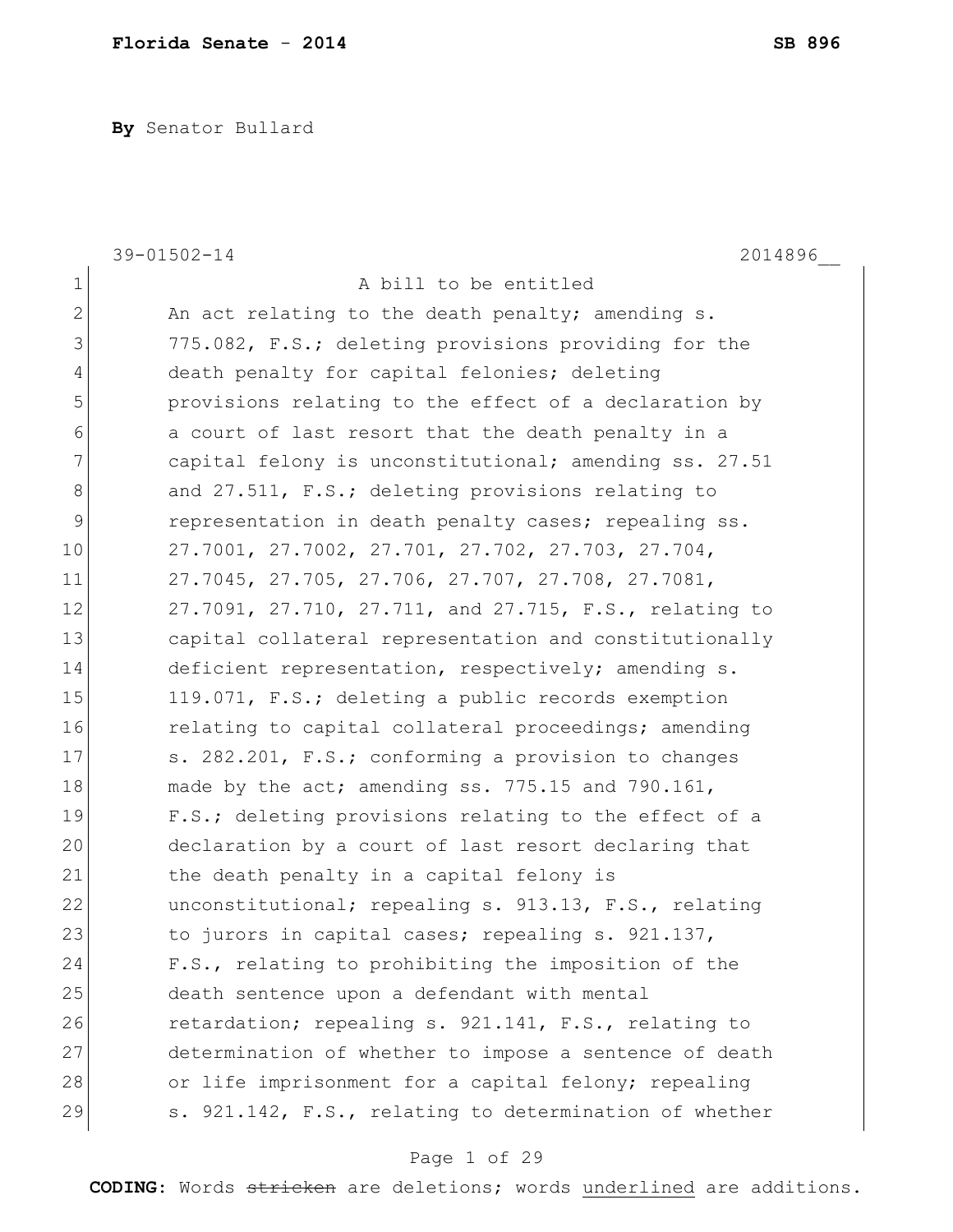|    | $39 - 01502 - 14$<br>2014896                           |
|----|--------------------------------------------------------|
| 30 | to impose a sentence of death or life imprisonment for |
| 31 | a capital drug trafficking felony; amending ss.        |
| 32 | 782.04, 394.912, 782.065, 794.011, and 893.135, F.S.;  |
| 33 | conforming provisions to changes made by the act;      |
| 34 | repealing ss. 922.052, 922.06, 922.07, 922.08,         |
| 35 | 922.095, 922.10, 922.105, 922.108, 922.11, 922.111,    |
| 36 | 922.12, 922.14, 922.15, 924.055, 924.056, and 924.057, |
| 37 | F.S., relating to issuance of warrant of execution,    |
| 38 | stay of execution of death sentence, proceedings when  |
| 39 | person under sentence of death appears to be insane,   |
| 40 | proceedings when person under sentence of death        |
| 41 | appears to be pregnant, grounds for death warrant,     |
| 42 | execution of death sentence, prohibition against       |
| 43 | reduction of death sentence as a result of             |
| 44 | determination that a method of execution is            |
| 45 | unconstitutional, sentencing orders in capital cases,  |
| 46 | regulation of execution, transfer to state prison for  |
| 47 | safekeeping before death warrant issued, return of     |
| 48 | warrant of execution issued by Governor, sentence of   |
| 49 | death unexecuted for unjustifiable reasons, return of  |
| 50 | warrant of execution issued by Supreme Court,          |
| 51 | legislative intent concerning appeals and              |
| 52 | postconviction proceedings in death penalty cases,     |
| 53 | commencement of capital postconviction actions for     |
| 54 | which sentence of death is imposed on or after January |
| 55 | 14, 2000, and limitation on postconviction cases in    |
| 56 | which the death sentence was imposed before January    |
| 57 | 14, 2000, respectively; amending s. 925.11, F.S.;      |
| 58 | deleting provisions relating to preservation of DNA    |
|    |                                                        |

# Page 2 of 29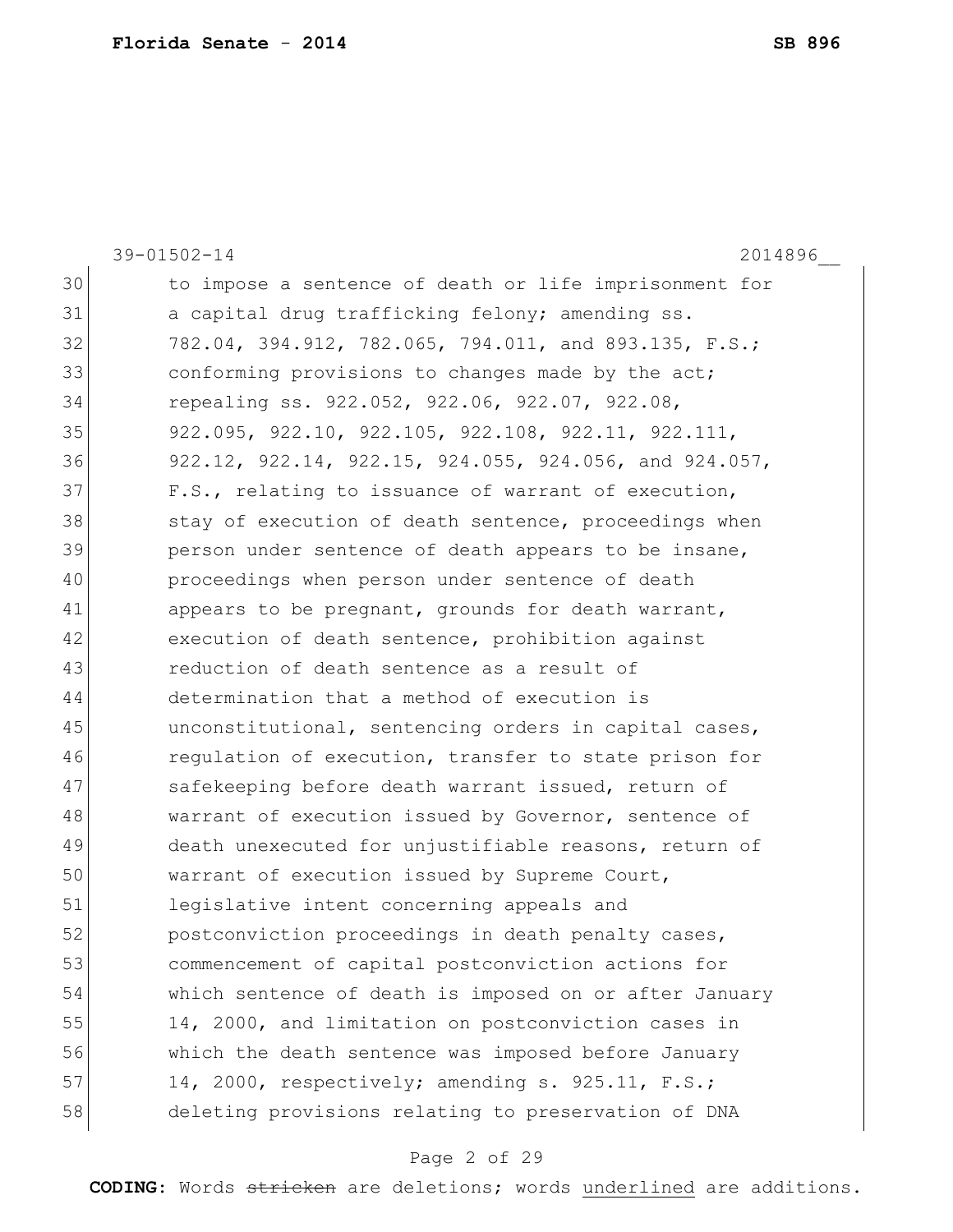|    | $39 - 01502 - 14$<br>2014896                                        |
|----|---------------------------------------------------------------------|
| 59 | evidence in death penalty cases; amending s. 945.10,                |
| 60 | F.S.; deleting a public records exemption for the                   |
| 61 | identity of executioners; providing an effective date.              |
| 62 |                                                                     |
| 63 | Be It Enacted by the Legislature of the State of Florida:           |
| 64 |                                                                     |
| 65 | Section 1. Subsections (1) and (2) of section 775.082,              |
| 66 | Florida Statutes, are amended to read:                              |
| 67 | 775.082 Penalties; applicability of sentencing structures;          |
| 68 | mandatory minimum sentences for certain reoffenders previously      |
| 69 | released from prison.-                                              |
| 70 | (1) A person who has been convicted of a capital felony             |
| 71 | shall be punished by death if the proceeding held to determine      |
| 72 | sentence according to the procedure set forth in s. 921.141         |
| 73 | results in findings by the court that such person shall be          |
| 74 | punished by death, otherwise such person shall be punished by       |
| 75 | life imprisonment and shall be ineligible for parole.               |
| 76 | (2) In the event the death penalty in a capital felony is           |
| 77 | held to be unconstitutional by the Florida Supreme Court or the     |
| 78 | United States Supreme Court, the court having jurisdiction over     |
| 79 | a person previously sentenced to death for a capital felony         |
| 80 | shall cause such person to be brought before the court, and the     |
| 81 | court shall sentence such person to life imprisonment as            |
| 82 | provided in subsection (1). No sentence of death shall be           |
| 83 | reduced as a result of a determination that a method of             |
| 84 | execution is held to be unconstitutional under the State            |
| 85 | Constitution or the Constitution of the United States.              |
| 86 | Section 2. Paragraphs $(d)$ , $(e)$ , and $(f)$ of subsection $(1)$ |
| 87 | of section 27.51, Florida Statutes, are amended to read:            |

# Page 3 of 29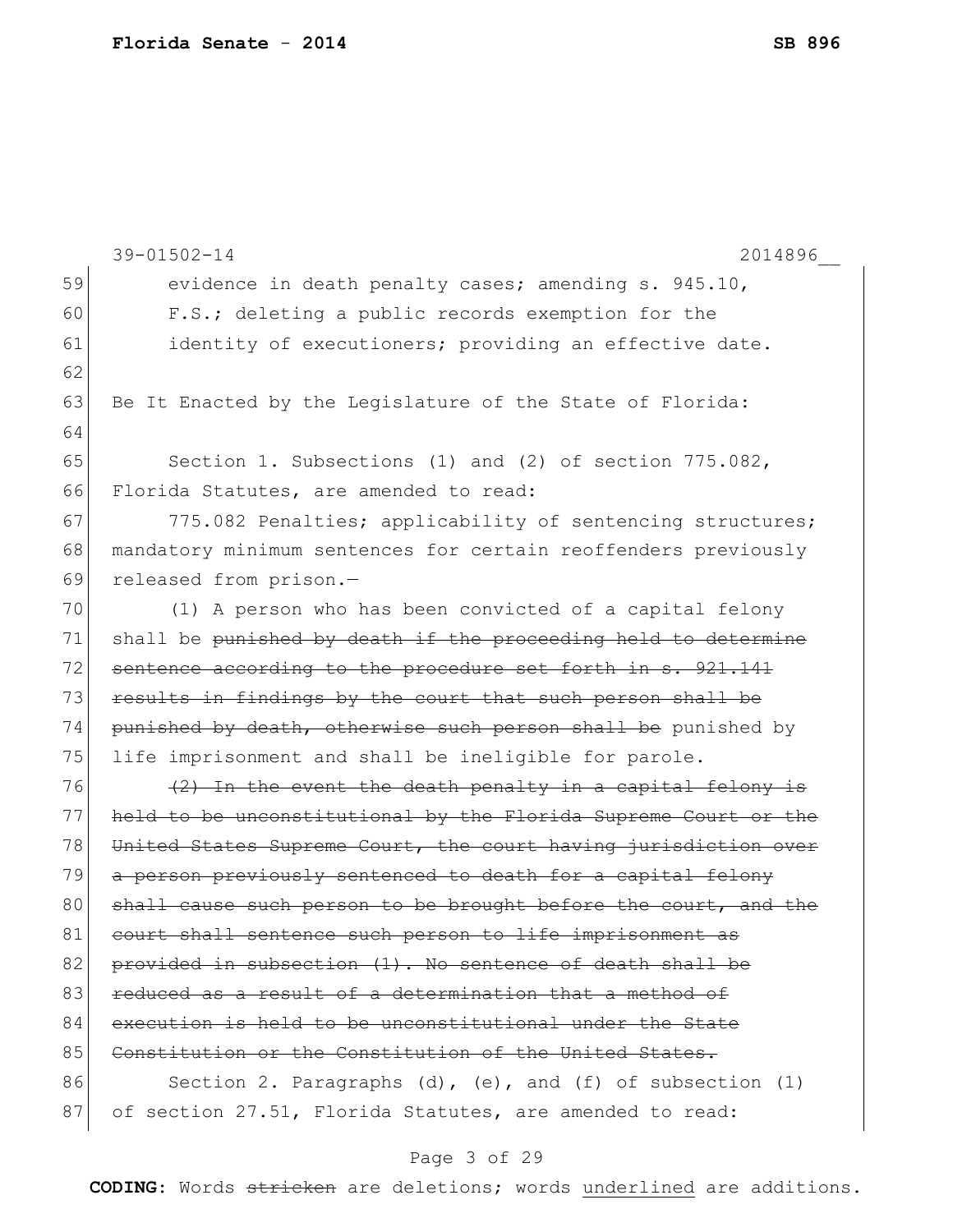|     | $39 - 01502 - 14$<br>2014896                                        |
|-----|---------------------------------------------------------------------|
| 88  | 27.51 Duties of public defender.-                                   |
| 89  | (1) The public defender shall represent, without additional         |
| 90  | compensation, any person determined to be indigent under s.         |
| 91  | 27.52 and:                                                          |
| 92  | (d) Sought by petition filed in such court to be                    |
| 93  | involuntarily placed as a mentally ill person under part I of       |
| 94  | chapter 394, involuntarily committed as a sexually violent          |
| 95  | predator under part V of chapter 394, or involuntarily admitted     |
| 96  | to residential services as a person with developmental              |
| 97  | disabilities under chapter 393. A public defender shall not         |
| 98  | represent any plaintiff in a civil action brought under the         |
| 99  | Florida Rules of Civil Procedure, the Federal Rules of Civil        |
| 100 | Procedure, or the federal statutes, or represent a petitioner in    |
| 101 | a rule challenge under chapter 120, unless specifically             |
| 102 | authorized by statute; or                                           |
| 103 | (e) Convicted and sentenced to death, for purposes of               |
| 104 | handling an appeal to the Supreme Court; or                         |
| 105 | (e) $(f+)$ Is appealing a matter in a case arising under            |
| 106 | paragraphs $(a) - (d)$ .                                            |
| 107 | Section 3. Paragraphs $(e)$ , $(f)$ , and $(g)$ of subsection $(5)$ |
| 108 | and subsection (8) of section 27.511, Florida Statutes, are         |
| 109 | amended to read:                                                    |
| 110 | 27.511 Offices of criminal conflict and civil regional              |
| 111 | counsel; legislative intent; qualifications; appointment;           |
| 112 | duties.-                                                            |
| 113 | (5) When the Office of the Public Defender, at any time             |
| 114 | during the representation of two or more defendants, determines     |
| 115 | that the interests of those accused are so adverse or hostile       |
| 116 | that they cannot all be counseled by the public defender or his     |
|     |                                                                     |

# Page 4 of 29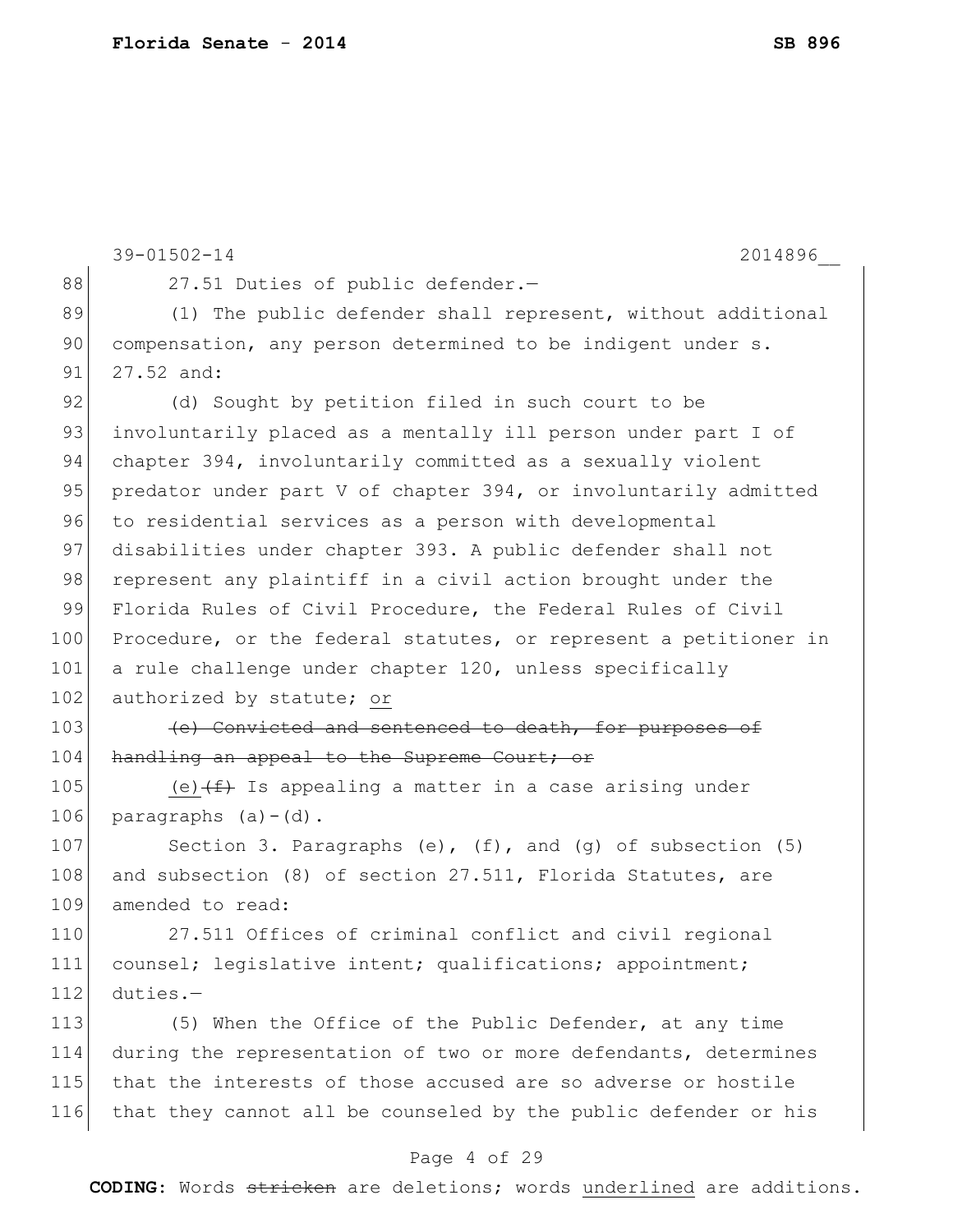| 39-01502-14<br>2014896                                                   |
|--------------------------------------------------------------------------|
| 117<br>or her staff without a conflict of interest, or that none can be  |
| counseled by the public defender or his or her staff because of<br>118   |
| 119<br>a conflict of interest, and the court grants the public           |
| defender's motion to withdraw, the office of criminal conflict           |
| and civil regional counsel shall be appointed and shall provide          |
| legal services, without additional compensation, to any person           |
| 123<br>determined to be indigent under s. 27.52, who is:                 |
| (e) Convicted and sentenced to death, for purposes of                    |
| handling an appeal to the Supreme Court;                                 |
| (e) $(f)$ Appealing a matter in a case arising under                     |
| paragraphs $(a) - (d)$ ; or                                              |
| $(f)$ $\overline{g}$ Seeking correction, reduction, or modification of a |
| 129<br>sentence under Rule 3.800, Florida Rules of Criminal Procedure,   |
| or seeking postconviction relief under Rule 3.850, Florida Rules         |
| of Criminal Procedure, if, in either case, the court determines          |
| that appointment of counsel is necessary to protect a person's           |
| due process rights.                                                      |
| (8) The public defender for the judicial circuit specified               |
| 135<br>in s. 27.51(4) shall, after the record on appeal is transmitted   |
| to the appellate court by the office of criminal conflict and            |
| 137<br>civil regional counsel which handled the trial and if requested   |
| by the regional counsel for the indicated appellate district,            |
| 139<br>handle all circuit court appeals authorized pursuant to           |
| paragraph (5) (e) $(f + f)$ within the state courts system and any       |
| authorized appeals to the federal courts required of the                 |
| official making the request. If the public defender certifies to         |
| the court that the public defender has a conflict consistent             |
| with the criteria prescribed in s. 27.5303 and moves to                  |
| 145<br>withdraw, the regional counsel shall handle the appeal, unless    |
|                                                                          |

# Page 5 of 29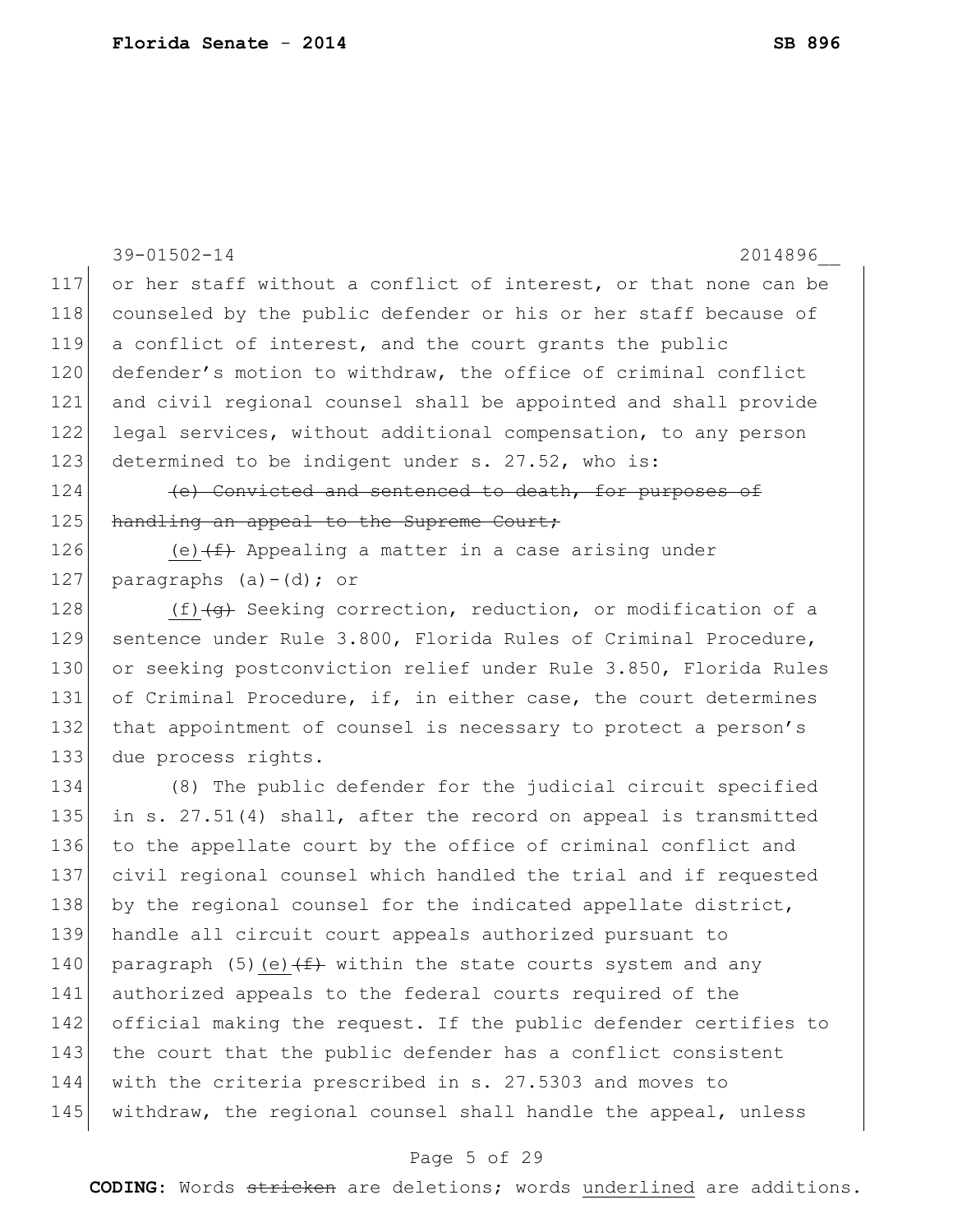|     | 39-01502-14<br>2014896                                             |
|-----|--------------------------------------------------------------------|
| 146 | the regional counsel has a conflict, in which case the court       |
| 147 | shall appoint private counsel pursuant to s. 27.40.                |
| 148 | Section 4. Sections 27.7001, 27.7002, 27.701, 27.702,              |
| 149 | 27.703, 27.704, 27.7045, 27.705, 27.706, 27.707, 27.708,           |
| 150 | 27.7081, 27.7091, 27.710, 27.711, and 27.715, Florida Statutes,    |
| 151 | are repealed.                                                      |
| 152 | Section 5. Paragraph (d) of subsection (1) of section              |
| 153 | 119.071, Florida Statutes, is amended to read:                     |
| 154 | 119.071 General exemptions from inspection or copying of           |
| 155 | public records.-                                                   |
| 156 | (1) AGENCY ADMINISTRATION.-                                        |
| 157 | $(d)$ 1. A public record that was prepared by an agency            |
| 158 | attorney (including an attorney employed or retained by the        |
| 159 | agency or employed or retained by another public officer or        |
| 160 | agency to protect or represent the interests of the agency         |
| 161 | having custody of the record) or prepared at the attorney's        |
| 162 | express direction, that reflects a mental impression,              |
| 163 | conclusion, litigation strategy, or legal theory of the attorney   |
| 164 | or the agency, and that was prepared exclusively for civil or      |
| 165 | criminal litigation or for adversarial administrative              |
| 166 | proceedings, or that was prepared in anticipation of imminent      |
| 167 | civil or criminal litigation or imminent adversarial               |
| 168 | administrative proceedings, is exempt from s. 119.07(1) and s.     |
| 169 | $24(a)$ , Art. I of the State Constitution until the conclusion of |
| 170 | the litigation or adversarial administrative proceedings. For      |
| 171 | purposes of capital collateral litigation as set forth in s.       |
| 172 | 27.7001, the Attorney General's office is entitled to claim this   |
| 173 | exemption for those public records prepared for direct appeal as   |
| 174 | well as for all capital collateral litigation after direct         |
|     |                                                                    |

# Page 6 of 29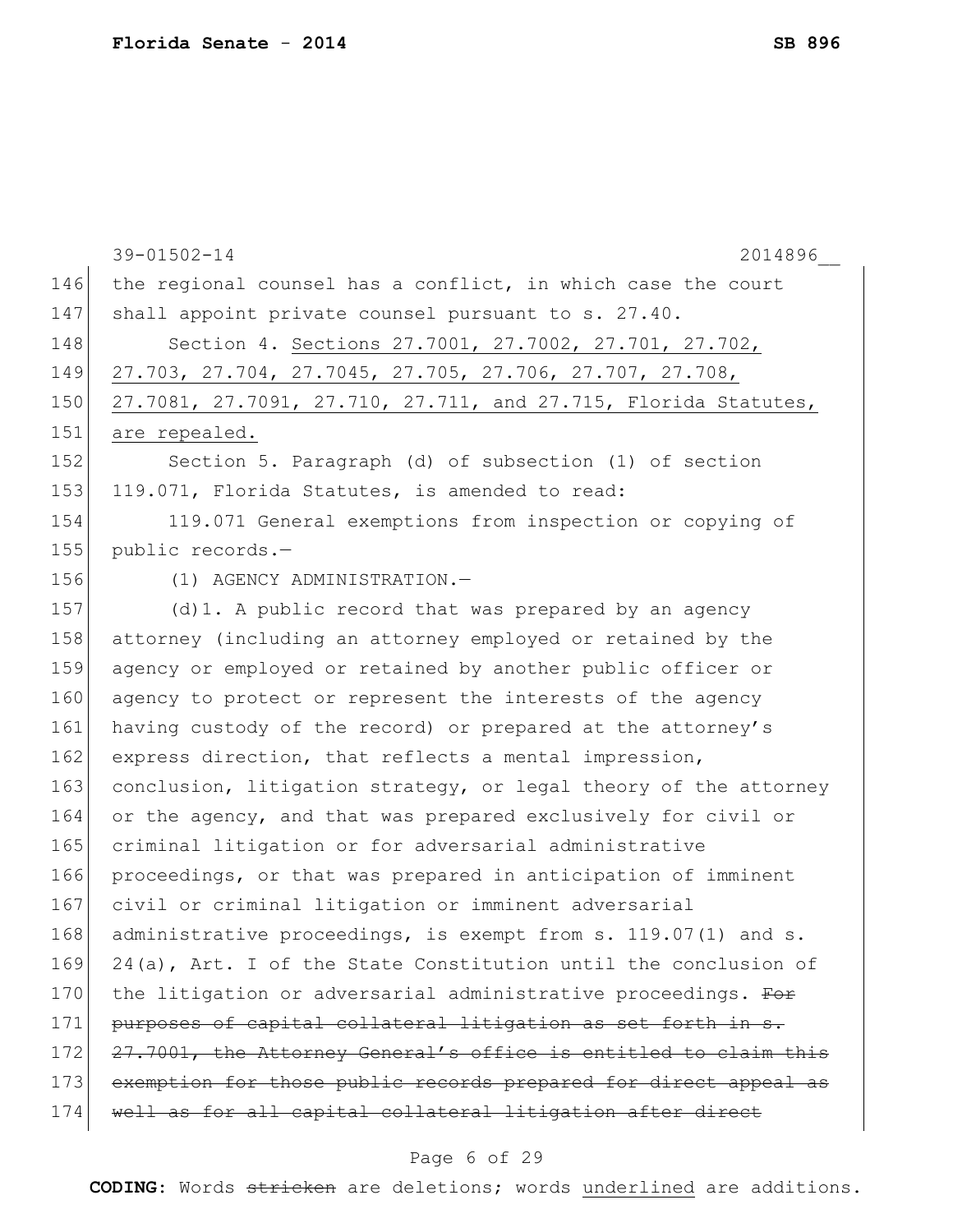```
39-01502-14 2014896__
175 appeal until execution of sentence or imposition of a life
176 sentence.
```
177 2. This exemption is not waived by the release of such 178 public record to another public employee or officer of the same 179 agency or any person consulted by the agency attorney. When 180 asserting the right to withhold a public record pursuant to this 181 paragraph, the agency shall identify the potential parties to 182 any such criminal or civil litigation or adversarial 183 administrative proceedings. If a court finds that the document 184 or other record has been improperly withheld under this 185 paragraph, the party seeking access to such document or record 186 shall be awarded reasonable attorney's fees and costs in 187 addition to any other remedy ordered by the court.

188 Section 6. Paragraph (k) of subsection (4) of section 189 282.201, Florida Statutes, is amended to read:

190 282.201 State data center system; agency duties and 191 limitations.—A state data center system that includes all 192 primary data centers, other nonprimary data centers, and 193 computing facilities, and that provides an enterprise 194 information technology service as defined in s. 282.0041, is 195 established.

196 (4) SCHEDULE FOR CONSOLIDATIONS OF AGENCY DATA CENTERS.

197 (k) The Department of Law Enforcement, the Department of 198 the Lottery's Gaming System, Systems Design and Development in 199 the Office of Policy and Budget, and the State Board of 200 Administration, state attorneys, public defenders, criminal 201 conflict and civil regional counsel, capital collateral regional 202 counsel, the Florida Clerks of Court Operations Corporation, and 203 the Florida Housing Finance Corporation are exempt from data

### Page 7 of 29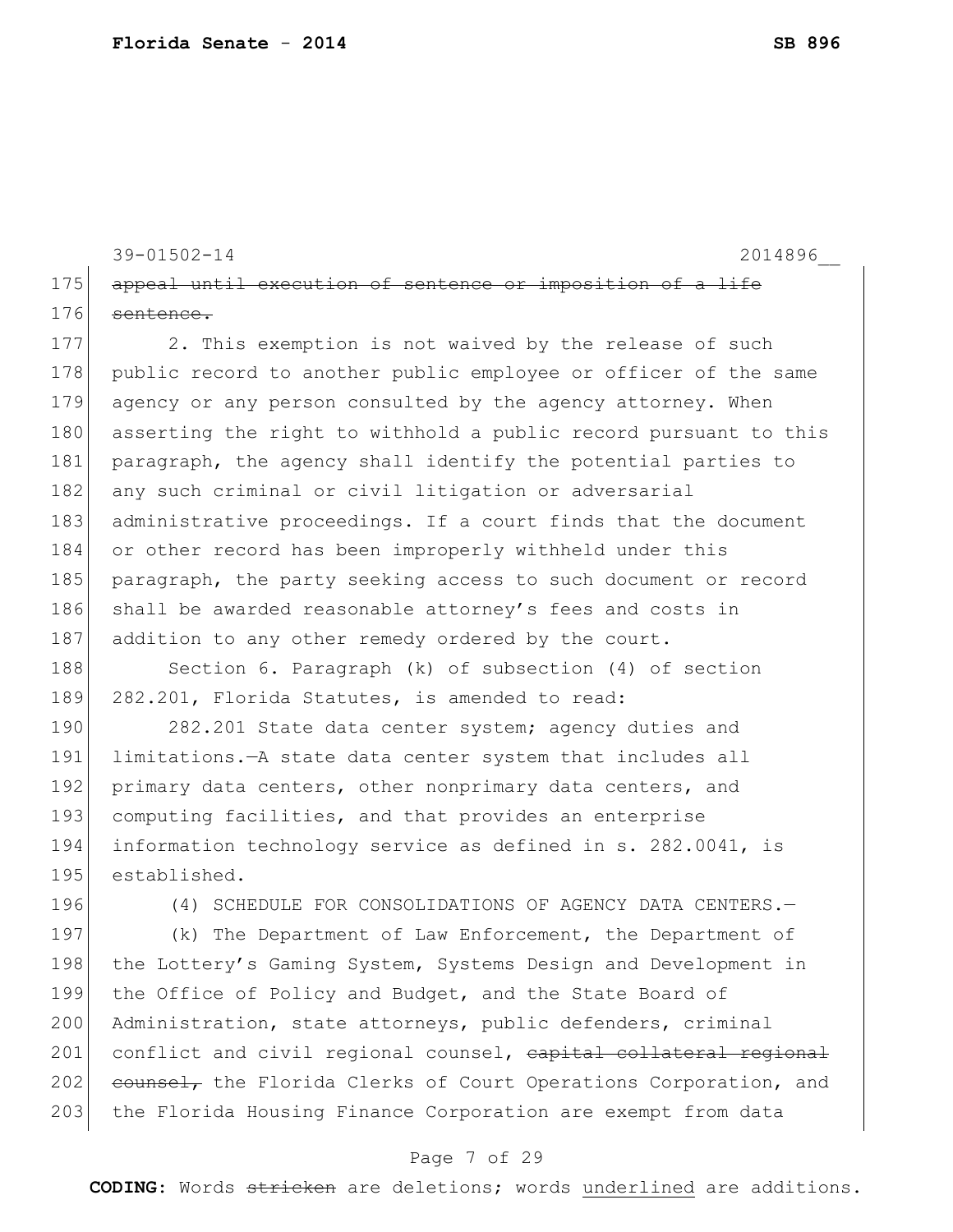|     | $39 - 01502 - 14$<br>2014896                                      |
|-----|-------------------------------------------------------------------|
| 204 | center consolidation under this section.                          |
| 205 | Section 7. Subsection (1) of section 775.15, Florida              |
| 206 | Statutes, is amended to read:                                     |
| 207 | 775.15 Time limitations; general time limitations;                |
| 208 | exceptions.-                                                      |
| 209 | (1) A prosecution for a capital felony, a life felony, or a       |
| 210 | felony that resulted in a death may be commenced at any time. If  |
| 211 | the death penalty is held to be unconstitutional by the Florida   |
| 212 | Supreme Court or the United States Supreme Court, all crimes      |
| 213 | designated as capital felonies shall be considered life felonies  |
| 214 | for the purposes of this section, and prosecution for such        |
| 215 | erimes may be commenced at any time.                              |
| 216 | Section 8. Subsection (4) of section 790.161, Florida             |
| 217 | Statutes, is amended to read:                                     |
| 218 | 790.161 Making, possessing, throwing, projecting, placing,        |
| 219 | or discharging any destructive device or attempt so to do,        |
| 220 | felony; penalties. - A person who willfully and unlawfully makes, |
| 221 | possesses, throws, projects, places, discharges, or attempts to   |
| 222 | make, possess, throw, project, place, or discharge any            |
| 223 | destructive device:                                               |
| 224 | (4) If the act results in the death of another person,            |
| 225 | commits a capital felony, punishable as provided in s. 775.082.   |
| 226 | In the event the death penalty in a capital felony is held to be  |
| 227 | unconstitutional by the Florida Supreme Court or the United       |
| 228 | States Supreme Court, the court having jurisdiction over a        |
| 229 | person previously sentenced to death for a capital felony shall   |
| 230 | cause such person to be brought before the court, and the court   |
| 231 | shall sentence such person to life imprisonment if convicted of   |
| 232 | murder in the first degree or of a capital felony under this      |
|     |                                                                   |

# Page 8 of 29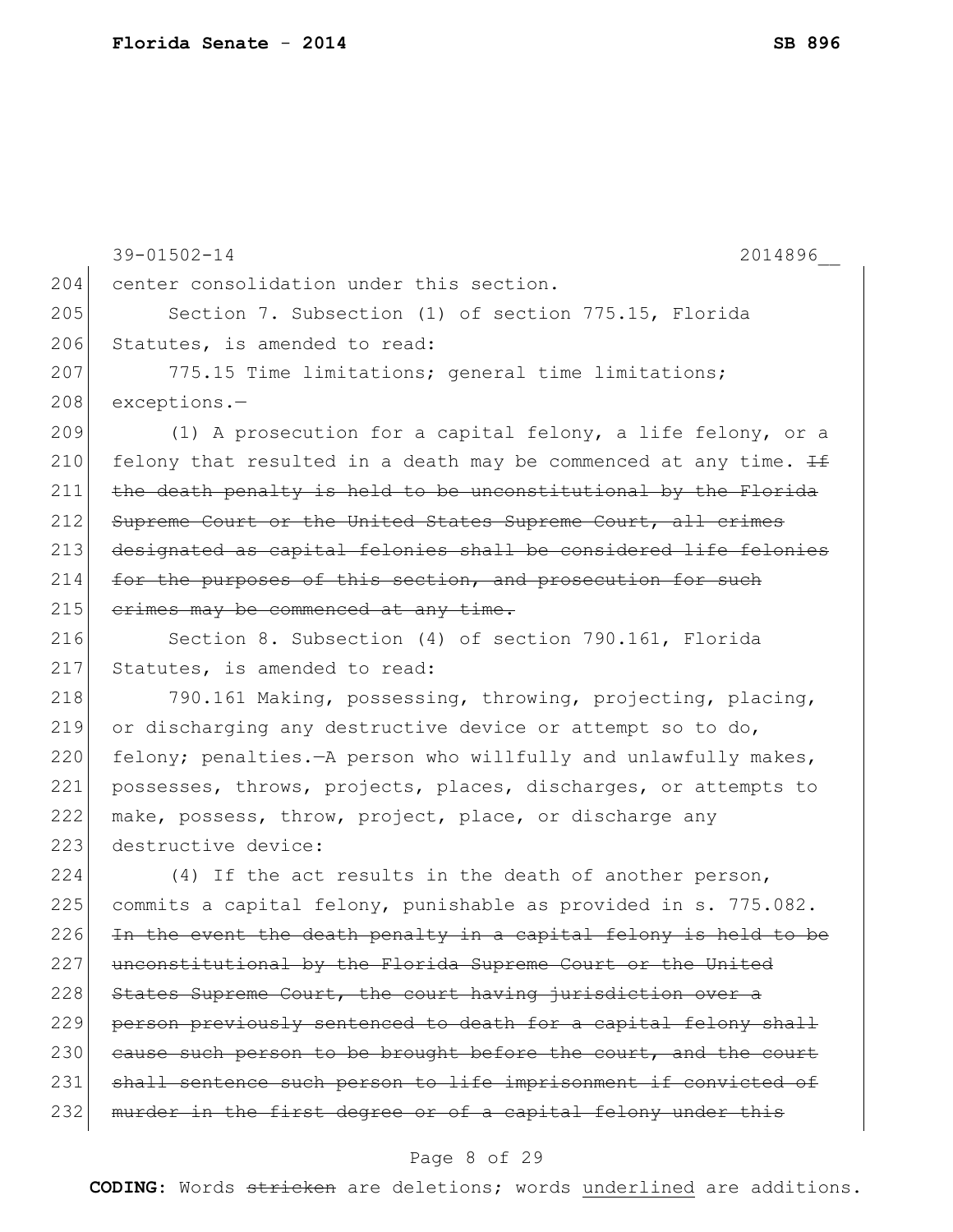|     | 39-01502-14<br>2014896                                            |
|-----|-------------------------------------------------------------------|
| 233 | subsection, and such person shall be ineligible for parole. No    |
| 234 | sentence of death shall be reduced as a result of a               |
| 235 | determination that a method of execution is held to be            |
| 236 | unconstitutional under the State Constitution or the              |
| 237 | Constitution of the United States.                                |
| 238 | Section 9. Section 913.13, Florida Statutes, is repealed.         |
| 239 | Section 10. Section 921.137, Florida Statutes, is repealed.       |
| 240 | Section 11. Sections 921.141 and 921.142, Florida Statutes,       |
| 241 | are repealed.                                                     |
| 242 | Section 12. Subsection (1) of section 782.04, Florida             |
| 243 | Statutes, is amended to read:                                     |
| 244 | 782.04 Murder.-                                                   |
| 245 | $(1)$ $(a)$ The unlawful killing of a human being:                |
| 246 | (a) $\pm$ . When perpetrated from a premeditated design to effect |
| 247 | the death of the person killed or any human being;                |
| 248 | (b) $2$ . When committed by a person engaged in the               |
| 249 | perpetration of, or in the attempt to perpetrate, any:            |
| 250 | 1.a. Trafficking offense prohibited by s. 893.135(1),             |
| 251 | 2.b. Arson,                                                       |
| 252 | 3. <del>c.</del> Sexual battery,                                  |
| 253 | 4. <del>d.</del> Robbery,                                         |
| 254 | 5. <del>e.</del> Burglary,                                        |
| 255 | 6. <del>f.</del> Kidnapping,                                      |
| 256 | 7. <del>q.</del> Escape,                                          |
| 257 | 8.h. Aggravated child abuse,                                      |
| 258 | 9.i. Aggravated abuse of an elderly person or disabled            |
| 259 | adult,                                                            |
| 260 | 10. i. Aircraft piracy,                                           |
| 261 | 11. *. Unlawful throwing, placing, or discharging of a            |
|     |                                                                   |

# Page 9 of 29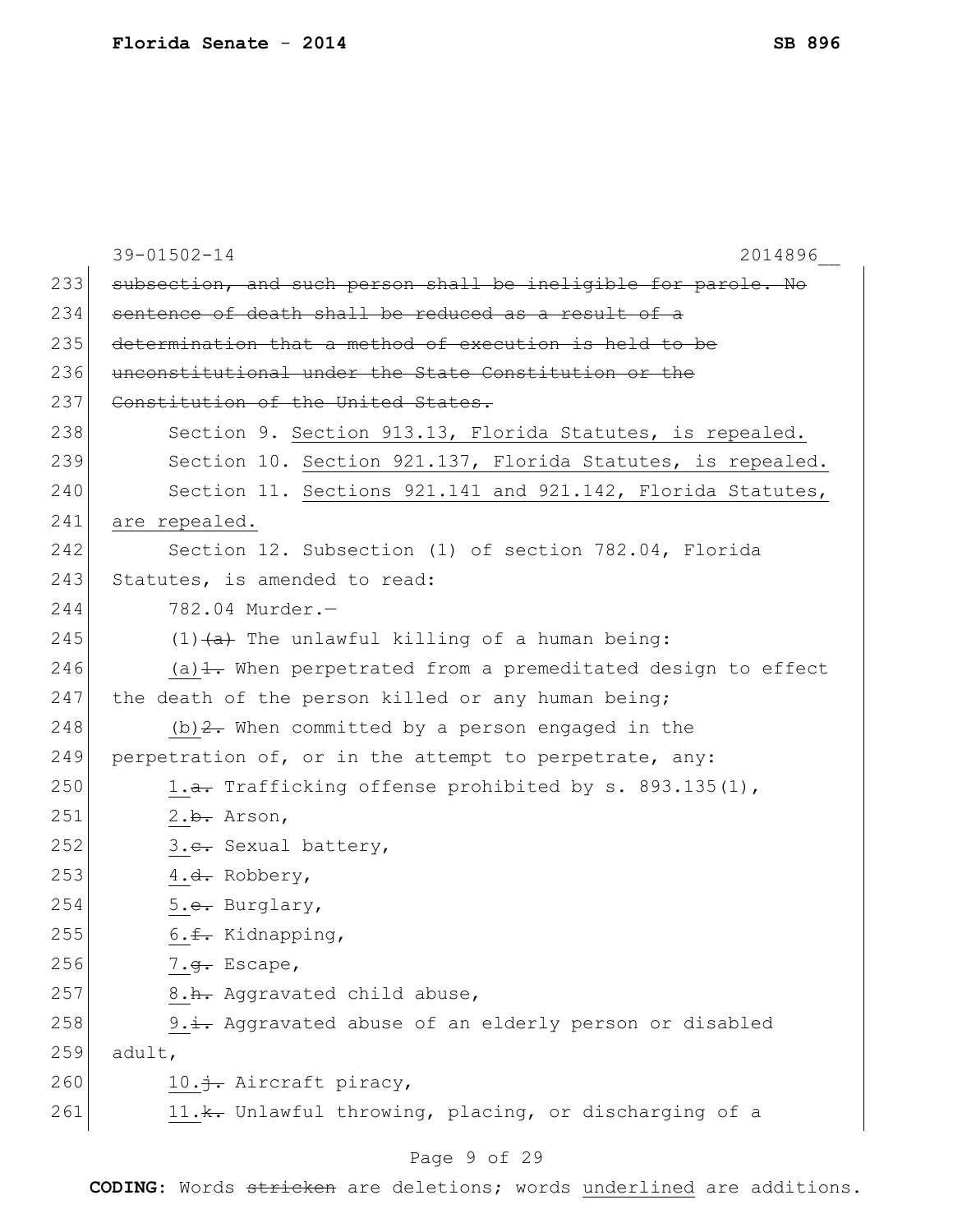|     | $39 - 01502 - 14$<br>2014896                                             |
|-----|--------------------------------------------------------------------------|
| 262 | destructive device or bomb,                                              |
| 263 | $12.\pm$ . Carjacking,                                                   |
| 264 | 13. m. Home-invasion robbery,                                            |
| 265 | 14. <del>n.</del> Aggravated stalking,                                   |
| 266 | 15.0. Murder of another human being,                                     |
| 267 | 16. <del>p.</del> Resisting an officer with violence to his or her       |
| 268 | person,                                                                  |
| 269 | 17. <del>q.</del> Aggravated fleeing or eluding with serious bodily      |
| 270 | injury or death,                                                         |
| 271 | 18. <del>r.</del> Felony that is an act of terrorism or is in            |
| 272 | furtherance of an act of terrorism; or                                   |
| 273 | (c) $\frac{3}{2}$ . Which resulted from the unlawful distribution of any |
| 274 | substance controlled under s. $893.03(1)$ , cocaine as described in      |
| 275 | s. $893.03(2)$ (a) 4., opium or any synthetic or natural salt,           |
| 276 | compound, derivative, or preparation of opium, or methadone by a         |
| 277 | person 18 years of age or older, when such drug is proven to be          |
| 278 | the proximate cause of the death of the user,                            |
| 279 |                                                                          |
| 280 | is murder in the first degree and constitutes a capital felony,          |
| 281 | punishable as provided in s. 775.082.                                    |
| 282 | (b) In all cases under this section, the procedure set                   |
| 283 | forth in s. 921.141 shall be followed in order to determine              |
| 284 | sentence of death or life imprisonment.                                  |
| 285 | Section 13. Paragraph (a) of subsection (9) of section                   |
| 286 | 394.912, Florida Statutes, is amended to read:                           |
| 287 | 394.912 Definitions. As used in this part, the term:                     |
| 288 | (9) "Sexually violent offense" means:                                    |
| 289 | (a) Murder of a human being while engaged in sexual battery              |
| 290 | in violation of s. 782.04(1)(b) 782.04(1)(a)2.;                          |
|     |                                                                          |

# Page 10 of 29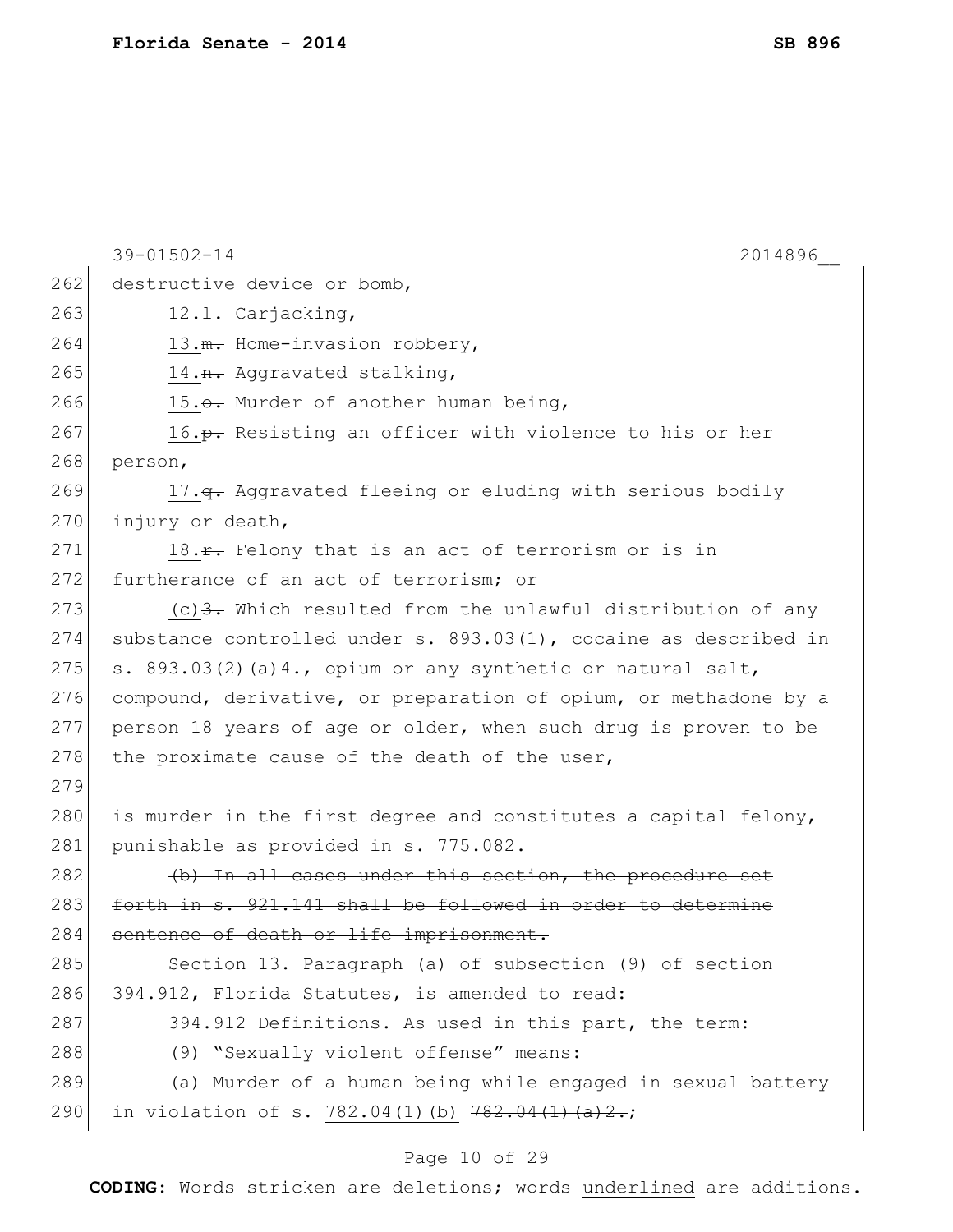|     | $39 - 01502 - 14$<br>2014896                                              |
|-----|---------------------------------------------------------------------------|
| 291 | Section 14. Subsection (1) of section 782.065, Florida                    |
| 292 | Statutes, is amended to read:                                             |
| 293 | 782.065 Murder; law enforcement officer, correctional                     |
| 294 | officer, correctional probation officer. - Notwithstanding ss.            |
| 295 | 775.082, 775.0823, 782.04, 782.051, and chapter 921, a defendant          |
| 296 | shall be sentenced to life imprisonment without eligibility for           |
| 297 | release upon findings by the trier of fact that, beyond a                 |
| 298 | reasonable doubt:                                                         |
| 299 | (1) The defendant committed murder in the first degree in                 |
| 300 | violation of s. 782.04(1) and a death sentence was not imposed;           |
| 301 | murder in the second or third degree in violation of s.                   |
| 302 | $782.04(2)$ , (3), or (4); attempted murder in the first or second        |
| 303 | degree in violation of s. 782.04(1)(a) $782.04(1)$ (a) 1. or (2); or      |
| 304 | attempted felony murder in violation of s. 782.051; and                   |
| 305 | Section 15. Paragraph (a) of subsection (2) of section                    |
| 306 | 794.011, Florida Statutes, is amended to read:                            |
| 307 | 794.011 Sexual battery.-                                                  |
| 308 | (2) (a) A person 18 years of age or older who commits sexual              |
| 309 | battery upon, or in an attempt to commit sexual battery injures           |
| 310 | the sexual organs of, a person less than 12 years of age commits          |
| 311 | a capital felony, punishable as provided in s. <del>ss.</del> 775.082 and |
| 312 | 921, 141.                                                                 |
| 313 | Section 16. Paragraphs (b) through (1) of subsection (1) of               |
| 314 | section 893.135, Florida Statutes, are amended to read:                   |
| 315 | 893.135 Trafficking; mandatory sentences; suspension or                   |
| 316 | reduction of sentences; conspiracy to engage in trafficking.-             |
| 317 | (1) Except as authorized in this chapter or in chapter 499                |
| 318 | and notwithstanding the provisions of s. 893.13:                          |
| 319 | (b) 1. Any person who knowingly sells, purchases,                         |
|     | Page 11 of 29                                                             |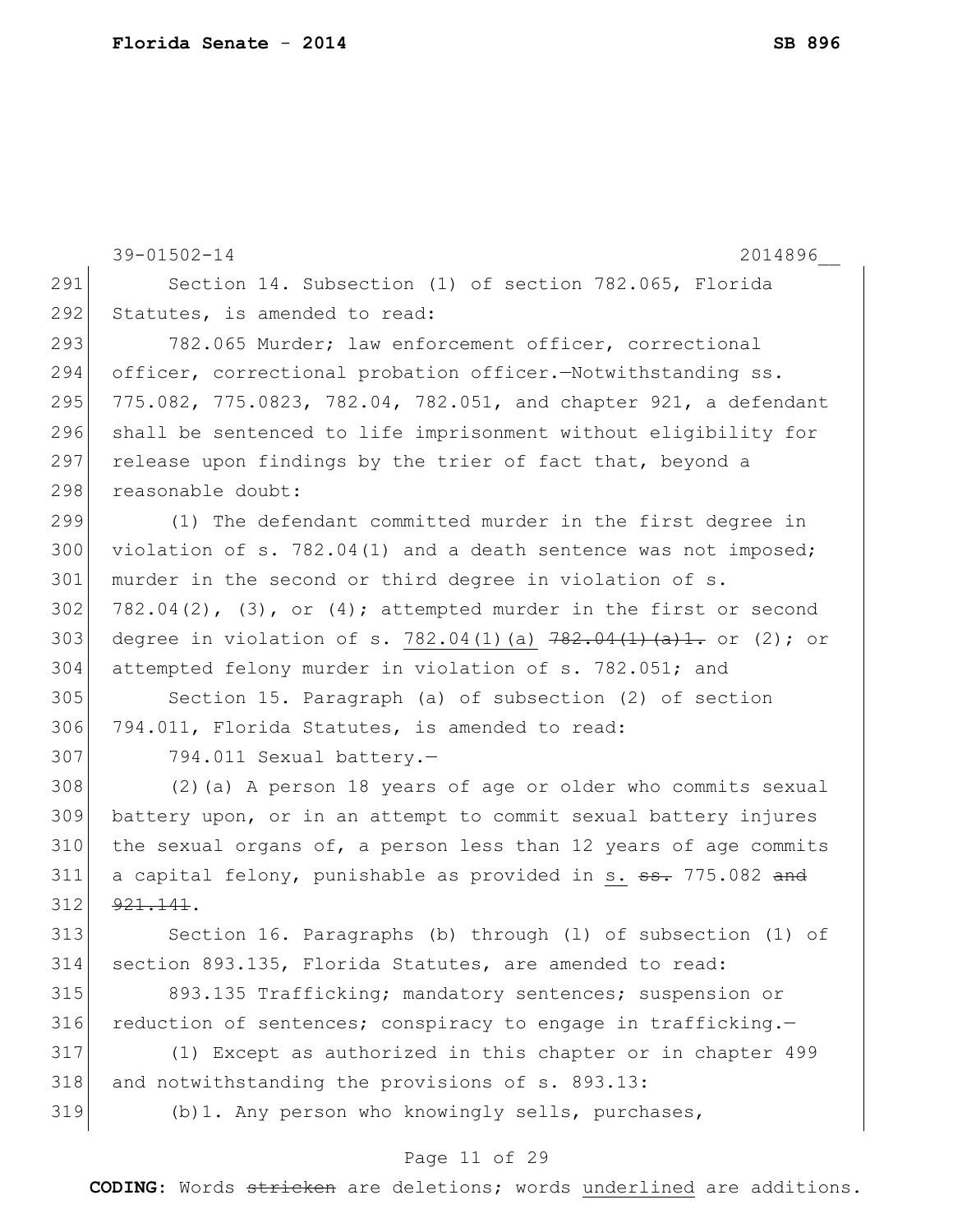|     | $39 - 01502 - 14$<br>2014896                                      |
|-----|-------------------------------------------------------------------|
| 320 | manufactures, delivers, or brings into this state, or who is      |
| 321 | knowingly in actual or constructive possession of, 28 grams or    |
| 322 | more of cocaine, as described in s. $893.03(2)(a)4.$ , or of any  |
| 323 | mixture containing cocaine, but less than 150 kilograms of        |
| 324 | cocaine or any such mixture, commits a felony of the first        |
| 325 | degree, which felony shall be known as "trafficking in cocaine,"  |
| 326 | punishable as provided in s. 775.082, s. 775.083, or s. 775.084.  |
| 327 | If the quantity involved:                                         |
| 328 | a. Is 28 grams or more, but less than 200 grams, such             |
| 329 | person shall be sentenced to a mandatory minimum term of          |
| 330 | imprisonment of 3 years, and the defendant shall be ordered to    |
| 331 | pay a fine of \$50,000.                                           |
| 332 | b. Is 200 grams or more, but less than 400 grams, such            |
| 333 | person shall be sentenced to a mandatory minimum term of          |
| 334 | imprisonment of 7 years, and the defendant shall be ordered to    |
| 335 | pay a fine of \$100,000.                                          |
| 336 | c. Is 400 grams or more, but less than 150 kilograms, such        |
| 337 | person shall be sentenced to a mandatory minimum term of          |
| 338 | imprisonment of 15 calendar years and pay a fine of \$250,000.    |
| 339 | 2. Any person who knowingly sells, purchases, manufactures,       |
| 340 | delivers, or brings into this state, or who is knowingly in       |
| 341 | actual or constructive possession of, 150 kilograms or more of    |
| 342 | cocaine, as described in s. $893.03(2)$ (a) 4., commits the first |
| 343 | degree felony of trafficking in cocaine. A person who has been    |
| 344 | convicted of the first degree felony of trafficking in cocaine    |
| 345 | under this subparagraph shall be punished by life imprisonment    |
| 346 | and is ineligible for any form of discretionary early release     |
| 347 | except pardon or executive clemency or conditional medical        |
| 348 | release under s. 947.149. However, if the court determines that,  |

# Page 12 of 29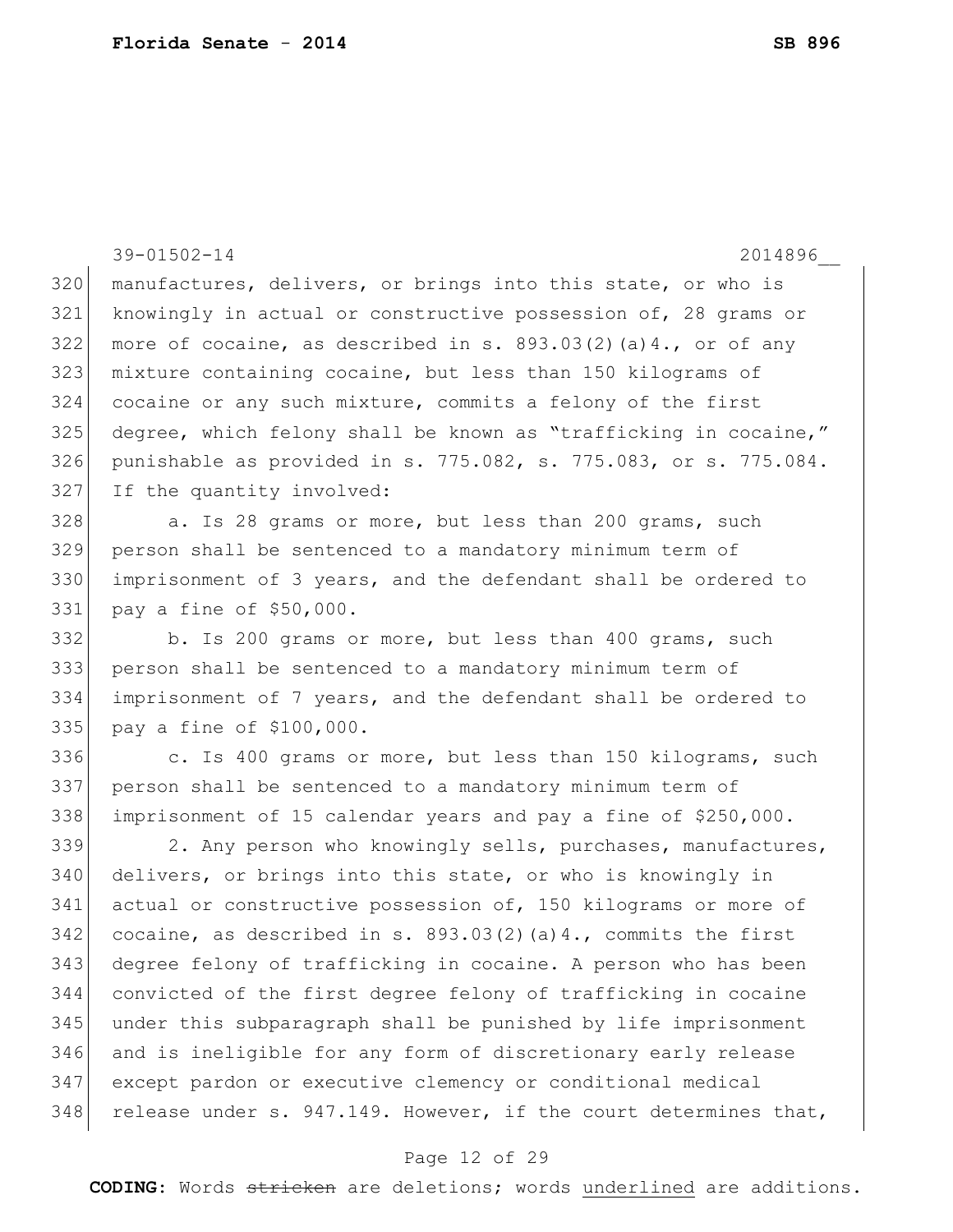```
39-01502-14 2014896__
349 in addition to committing any act specified in this paragraph:
350 a. The person intentionally killed an individual or 
351 counseled, commanded, induced, procured, or caused the 
352 intentional killing of an individual and such killing was the 
353 result; or
354 b. The person's conduct in committing that act led to a 
355 natural, though not inevitable, lethal result,
356
357 such person commits the capital felony of trafficking in 
358 cocaine, punishable as provided in s. \texttt{s}. 775.082 and 921.142.
359 Any person sentenced for a capital felony under this paragraph 
360 shall also be sentenced to pay the maximum fine provided under 
361 subparagraph 1.
362 3. Any person who knowingly brings into this state 300 
363 kilograms or more of cocaine, as described in s. 893.03(2)(a)4.,
364 and who knows that the probable result of such importation would 
365 be the death of any person, commits capital importation of 
366 cocaine, a capital felony punishable as provided in s. \frac{1}{100}.
367 775.082 and 921.142. Any person sentenced for a capital felony
368 under this paragraph shall also be sentenced to pay the maximum 
369 fine provided under subparagraph 1.
370 (c)1. Any person who knowingly sells, purchases,
371 manufactures, delivers, or brings into this state, or who is
372 knowingly in actual or constructive possession of, 4 grams or 
373 more of any morphine, opium, oxycodone, hydrocodone,
374 hydromorphone, or any salt, derivative, isomer, or salt of an 
375 isomer thereof, including heroin, as described in s. 
376 893.03(1)(b), (2)(a), (3)(c)3., or (3)(c)4., or 4 grams or more
377 of any mixture containing any such substance, but less than 30
```
#### Page 13 of 29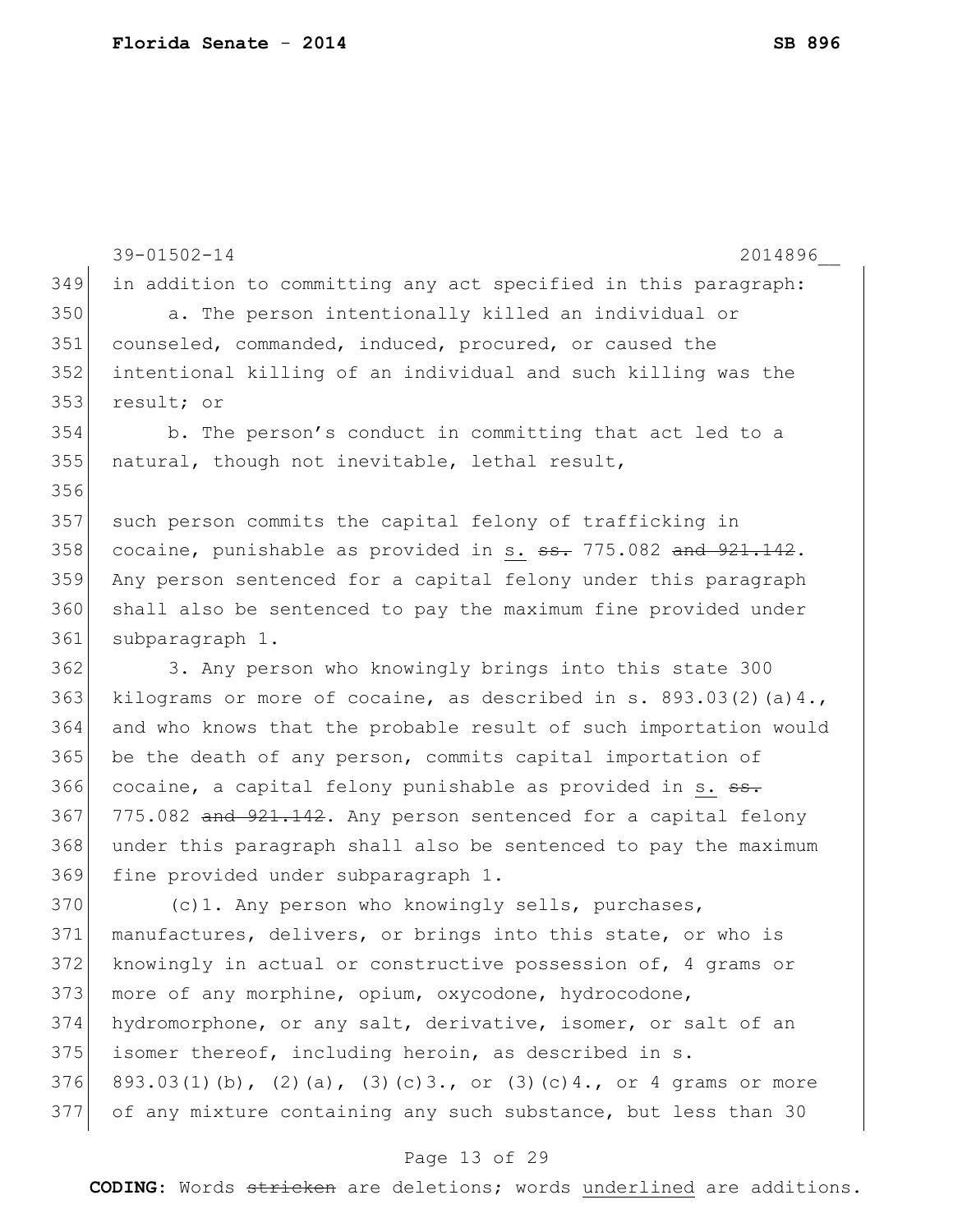39-01502-14 2014896\_\_ 378 kilograms of such substance or mixture, commits a felony of the 379 first degree, which felony shall be known as "trafficking in 380 illegal drugs," punishable as provided in s. 775.082, s. 381 775.083, or s. 775.084. If the quantity involved: 382 a. Is 4 grams or more, but less than 14 grams, such person 383 shall be sentenced to a mandatory minimum term of imprisonment 384 of 3 years, and the defendant shall be ordered to pay a fine of 385 \$50,000. 386 b. Is 14 grams or more, but less than 28 grams, such person 387 shall be sentenced to a mandatory minimum term of imprisonment 388 of 15 years, and the defendant shall be ordered to pay a fine of 389 \$100,000. 390 c. Is 28 grams or more, but less than 30 kilograms, such 391 person shall be sentenced to a mandatory minimum term of 392 imprisonment of 25 calendar years and pay a fine of \$500,000. 393 2. Any person who knowingly sells, purchases, manufactures, 394 delivers, or brings into this state, or who is knowingly in 395 actual or constructive possession of, 30 kilograms or more of 396 any morphine, opium, oxycodone, hydrocodone, hydromorphone, or 397 any salt, derivative, isomer, or salt of an isomer thereof, 398 including heroin, as described in s. 893.03(1)(b), (2)(a), 399 (3)(c)3., or (3)(c)4., or 30 kilograms or more of any mixture  $400$  containing any such substance, commits the first degree felony 401 of trafficking in illegal drugs. A person who has been convicted 402 of the first degree felony of trafficking in illegal drugs under 403 this subparagraph shall be punished by life imprisonment and is 404 ineligible for any form of discretionary early release except 405 pardon or executive clemency or conditional medical release 406 under s. 947.149. However, if the court determines that, in

### Page 14 of 29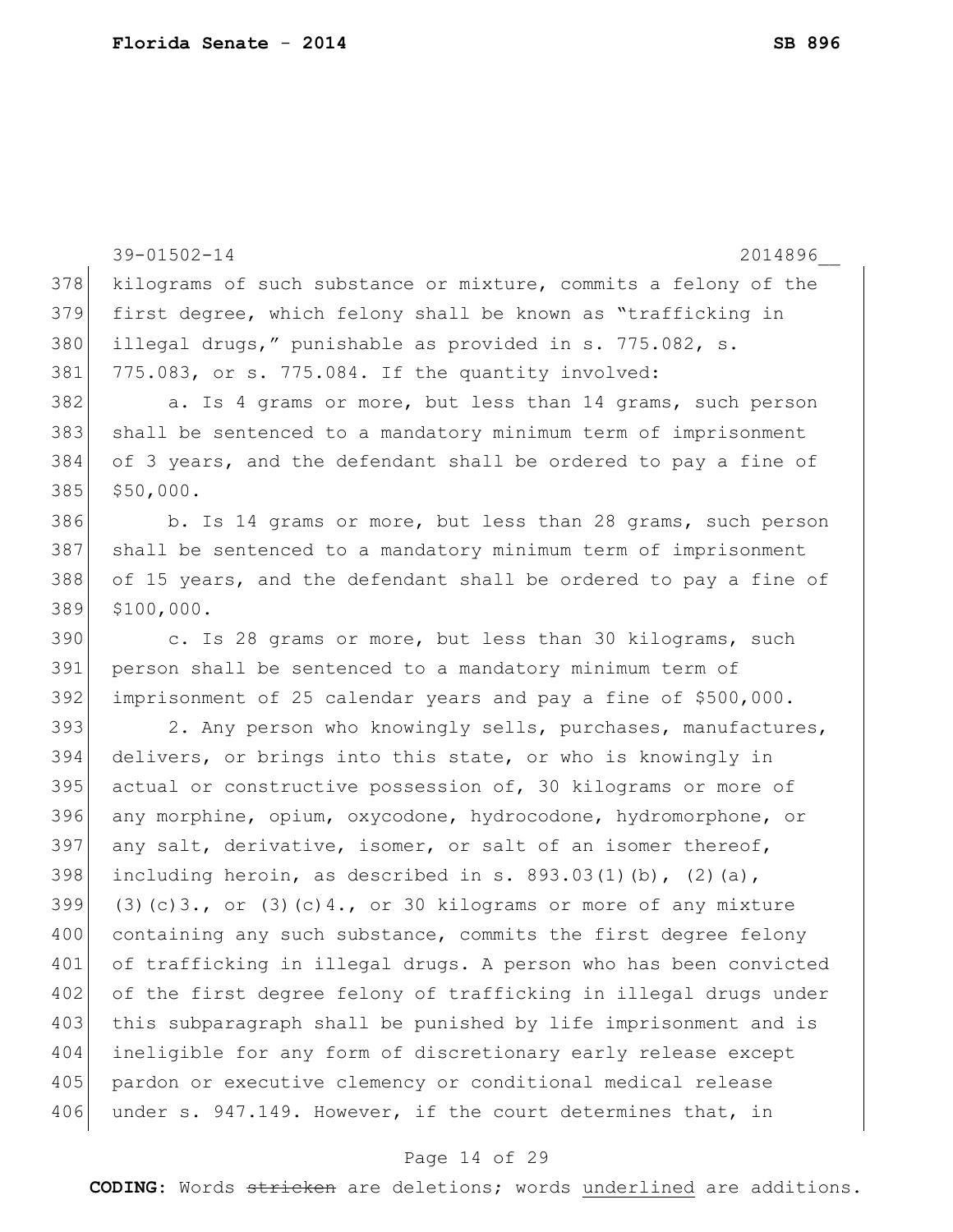```
39-01502-14 2014896__
407 addition to committing any act specified in this paragraph:
408 a. The person intentionally killed an individual or
409 counseled, commanded, induced, procured, or caused the
410 intentional killing of an individual and such killing was the 
411 result; or
412 b. The person's conduct in committing that act led to a
413 natural, though not inevitable, lethal result,
414
415 such person commits the capital felony of trafficking in illegal
416 drugs, punishable as provided in s. \texttt{ss. 775.082} and 921.142. Any
417 person sentenced for a capital felony under this paragraph shall 
418 also be sentenced to pay the maximum fine provided under
419 subparagraph 1.
420 3. Any person who knowingly brings into this state 60
421 kilograms or more of any morphine, opium, oxycodone, 
422 hydrocodone, hydromorphone, or any salt, derivative, isomer, or
423 salt of an isomer thereof, including heroin, as described in s.
424 893.03(1)(b), (2)(a), (3)(c)3., or (3)(c)4., or 60 kilograms or
425 more of any mixture containing any such substance, and who knows
426 that the probable result of such importation would be the death
427 of any person, commits capital importation of illegal drugs, a 
428 capital felony punishable as provided in s. <del>ss.</del> 775.082 and
429 921.142. Any person sentenced for a capital felony under this
430 paragraph shall also be sentenced to pay the maximum fine
431 provided under subparagraph 1.
432 (d)1. Any person who knowingly sells, purchases,
433 manufactures, delivers, or brings into this state, or who is
```
434 knowingly in actual or constructive possession of, 28 grams or 435 more of phencyclidine or of any mixture containing

#### Page 15 of 29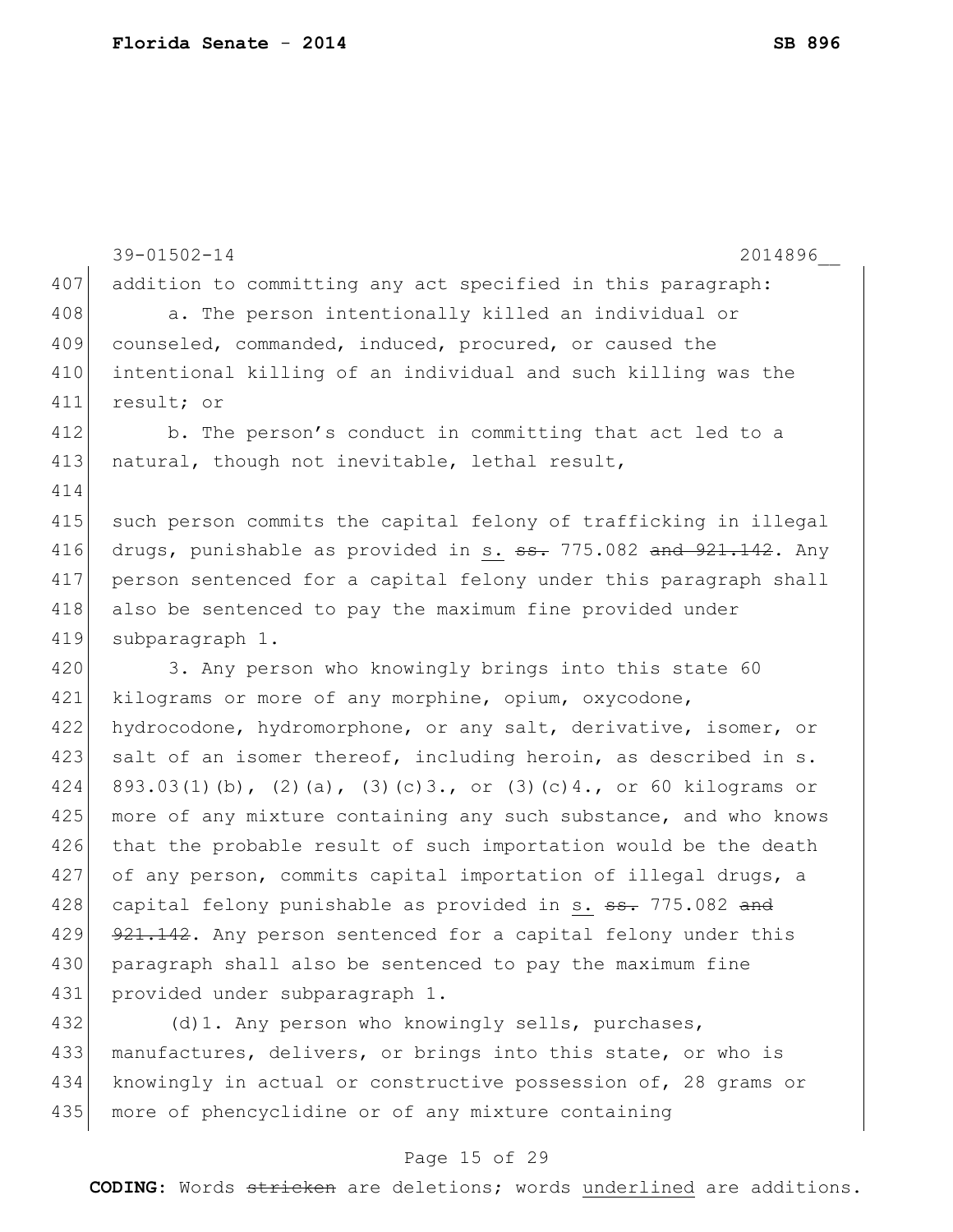39-01502-14 2014896\_\_ 436 phencyclidine, as described in s. 893.03(2)(b), commits a felony 437 of the first degree, which felony shall be known as "trafficking 438 in phencyclidine," punishable as provided in s. 775.082, s. 439 775.083, or s. 775.084. If the quantity involved: 440 a. Is 28 grams or more, but less than 200 grams, such 441 person shall be sentenced to a mandatory minimum term of 442 imprisonment of 3 years, and the defendant shall be ordered to 443 pay a fine of \$50,000. 444 b. Is 200 grams or more, but less than 400 grams, such 445 person shall be sentenced to a mandatory minimum term of 446 imprisonment of 7 years, and the defendant shall be ordered to 447 pay a fine of \$100,000. 448 c. Is 400 grams or more, such person shall be sentenced to 449 a mandatory minimum term of imprisonment of 15 calendar years 450 and pay a fine of \$250,000. 451 2. Any person who knowingly brings into this state 800 452 grams or more of phencyclidine or of any mixture containing 453 phencyclidine, as described in s. 893.03(2)(b), and who knows 454 that the probable result of such importation would be the death 455 of any person commits capital importation of phencyclidine, a 456 capital felony punishable as provided in s.  $\frac{1}{10}$  775.082 and 457 921.142. Any person sentenced for a capital felony under this 458 paragraph shall also be sentenced to pay the maximum fine 459 provided under subparagraph 1. 460 (e)1. Any person who knowingly sells, purchases, 461 manufactures, delivers, or brings into this state, or who is 462 knowingly in actual or constructive possession of, 200 grams or 463 more of methaqualone or of any mixture containing methaqualone,

#### Page 16 of 29

464 as described in s. 893.03(1)(d), commits a felony of the first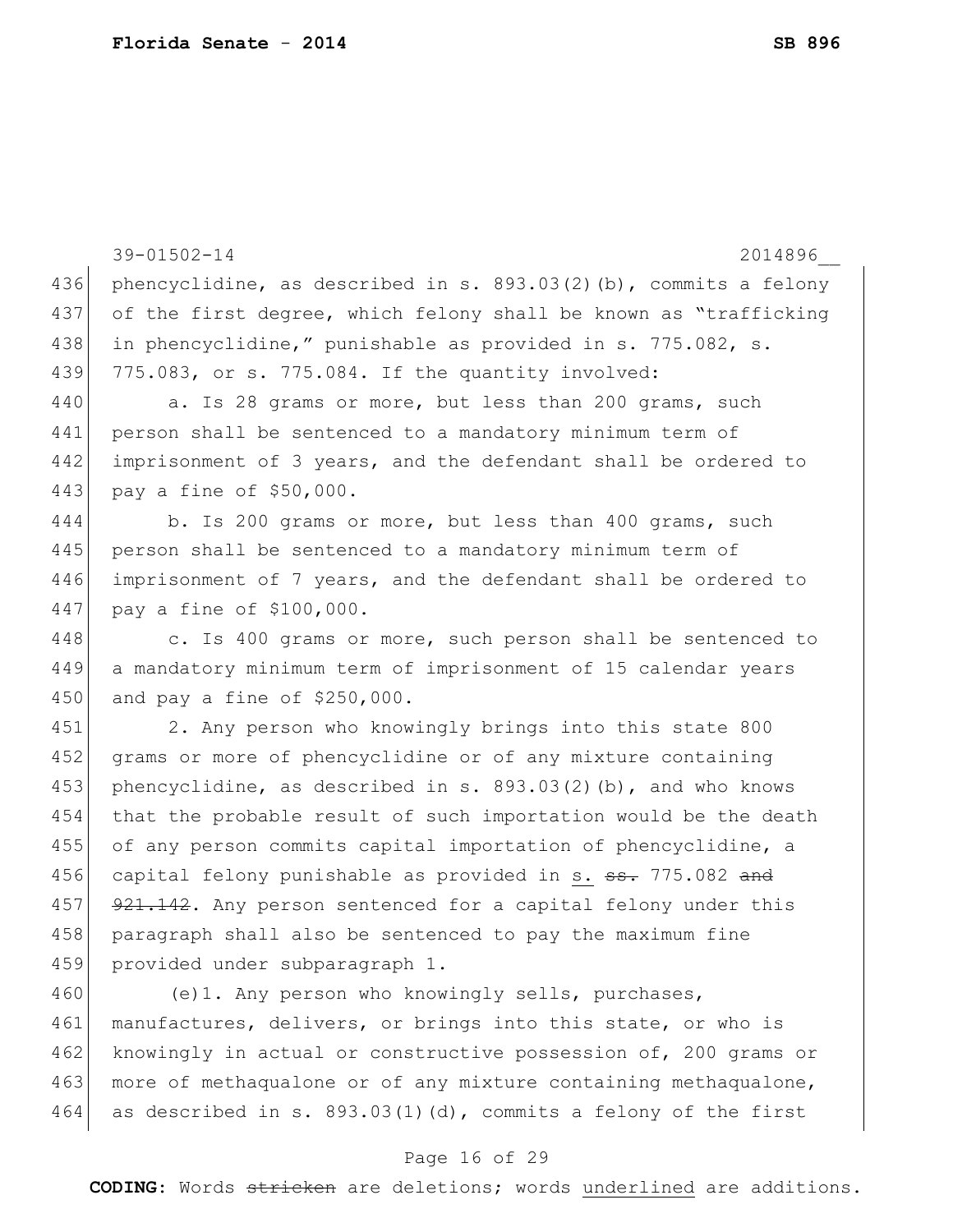|     | $39 - 01502 - 14$<br>2014896                                           |
|-----|------------------------------------------------------------------------|
| 465 | degree, which felony shall be known as "trafficking in                 |
| 466 | methaqualone," punishable as provided in s. 775.082, s. 775.083,       |
| 467 | or s. 775.084. If the quantity involved:                               |
| 468 | a. Is 200 grams or more, but less than 5 kilograms, such               |
| 469 | person shall be sentenced to a mandatory minimum term of               |
| 470 | imprisonment of 3 years, and the defendant shall be ordered to         |
| 471 | pay a fine of \$50,000.                                                |
| 472 | b. Is 5 kilograms or more, but less than 25 kilograms, such            |
| 473 | person shall be sentenced to a mandatory minimum term of               |
| 474 | imprisonment of 7 years, and the defendant shall be ordered to         |
| 475 | pay a fine of \$100,000.                                               |
| 476 | c. Is 25 kilograms or more, such person shall be sentenced             |
| 477 | to a mandatory minimum term of imprisonment of 15 calendar years       |
| 478 | and pay a fine of $$250,000$ .                                         |
| 479 | 2. Any person who knowingly brings into this state 50                  |
| 480 | kilograms or more of methaqualone or of any mixture containing         |
| 481 | methaqualone, as described in s. $893.03(1)(d)$ , and who knows        |
| 482 | that the probable result of such importation would be the death        |
| 483 | of any person commits capital importation of methaqualone, a           |
| 484 | capital felony punishable as provided in s. <del>ss.</del> 775.082 and |
| 485 | 921.142. Any person sentenced for a capital felony under this          |
| 486 | paragraph shall also be sentenced to pay the maximum fine              |
| 487 | provided under subparagraph 1.                                         |
| 488 | (f)1. Any person who knowingly sells, purchases,                       |
| 489 | manufactures, delivers, or brings into this state, or who is           |
| 490 | knowingly in actual or constructive possession of, 14 grams or         |
| 491 | more of amphetamine, as described in s. $893.03(2)(c)2.,$ or           |
| 492 | methamphetamine, as described in s. $893.03(2)(c)4.$ , or of any       |
| 493 | mixture containing amphetamine or methamphetamine, or                  |

# Page 17 of 29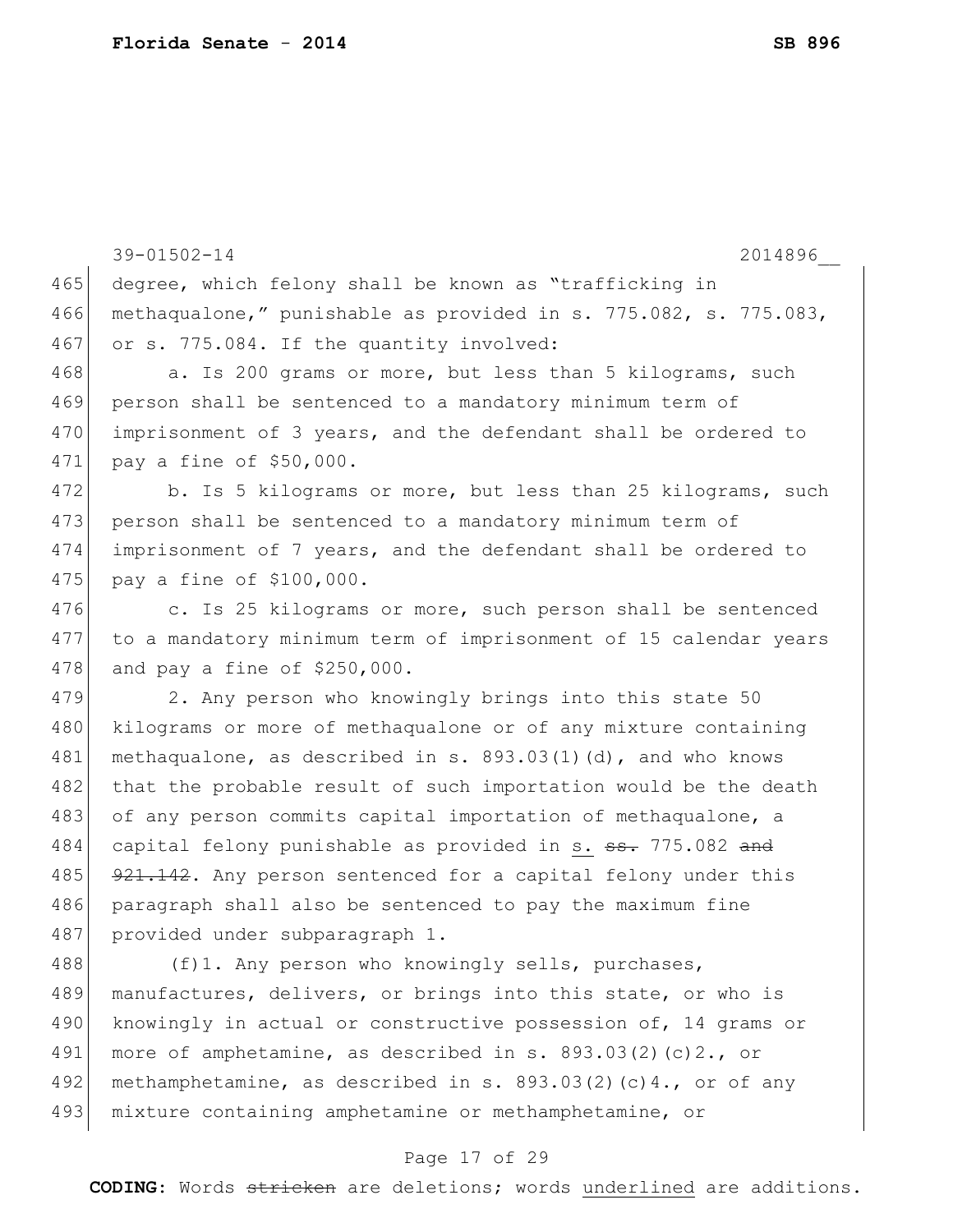|     | $39 - 01502 - 14$<br>2014896                                           |
|-----|------------------------------------------------------------------------|
| 494 | phenylacetone, phenylacetic acid, pseudoephedrine, or ephedrine        |
| 495 | in conjunction with other chemicals and equipment utilized in          |
| 496 | the manufacture of amphetamine or methamphetamine, commits a           |
| 497 | felony of the first degree, which felony shall be known as             |
| 498 | "trafficking in amphetamine," punishable as provided in s.             |
| 499 | 775.082, s. 775.083, or s. 775.084. If the quantity involved:          |
| 500 | a. Is 14 grams or more, but less than 28 grams, such person            |
| 501 | shall be sentenced to a mandatory minimum term of imprisonment         |
| 502 | of 3 years, and the defendant shall be ordered to pay a fine of        |
| 503 | \$50,000.                                                              |
| 504 | b. Is 28 grams or more, but less than 200 grams, such                  |
| 505 | person shall be sentenced to a mandatory minimum term of               |
| 506 | imprisonment of 7 years, and the defendant shall be ordered to         |
| 507 | pay a fine of \$100,000.                                               |
| 508 | c. Is 200 grams or more, such person shall be sentenced to             |
| 509 | a mandatory minimum term of imprisonment of 15 calendar years          |
| 510 | and pay a fine of $$250,000$ .                                         |
| 511 | 2. Any person who knowingly manufactures or brings into                |
| 512 | this state 400 grams or more of amphetamine, as described in s.        |
| 513 | $893.03(2)$ (c) $2.$ , or methamphetamine, as described in s.          |
| 514 | 893.03(2)(c)4., or of any mixture containing amphetamine or            |
| 515 | methamphetamine, or phenylacetone, phenylacetic acid,                  |
| 516 | pseudoephedrine, or ephedrine in conjunction with other                |
| 517 | chemicals and equipment used in the manufacture of amphetamine         |
| 518 | or methamphetamine, and who knows that the probable result of          |
| 519 | such manufacture or importation would be the death of any person       |
| 520 | commits capital manufacture or importation of amphetamine, a           |
| 521 | capital felony punishable as provided in s. <del>ss.</del> 775.082 and |
| 522 | 921.142. Any person sentenced for a capital felony under this          |

# Page 18 of 29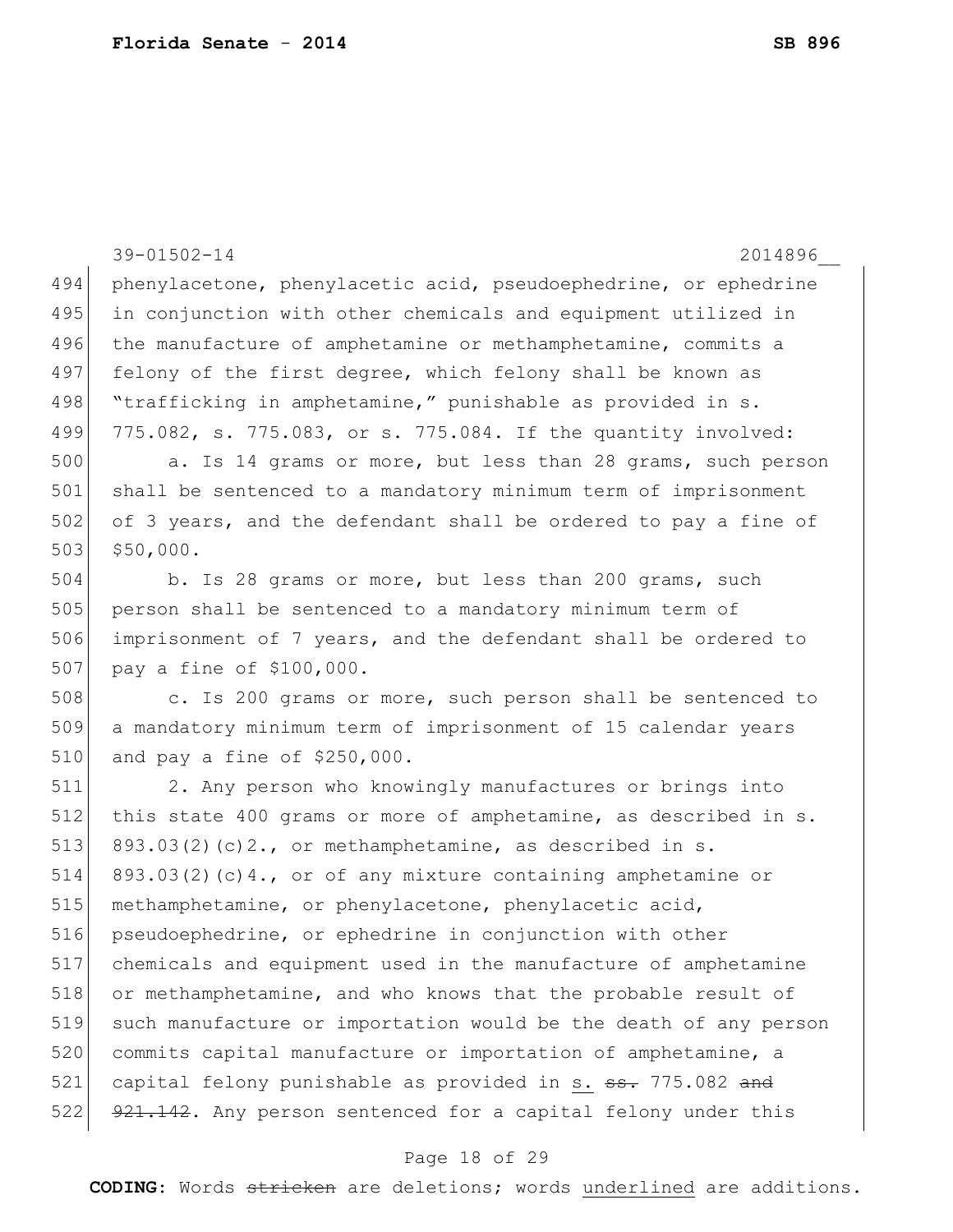paragraph shall also be sentenced to pay the maximum fine provided under subparagraph 1. 525 (g)1. Any person who knowingly sells, purchases, manufactures, delivers, or brings into this state, or who is knowingly in actual or constructive possession of, 4 grams or more of flunitrazepam or any mixture containing flunitrazepam as described in s. 893.03(1)(a) commits a felony of the first degree, which felony shall be known as "trafficking in flunitrazepam," punishable as provided in s. 775.082, s. 532 775.083, or s. 775.084. If the quantity involved: 533 a. Is 4 grams or more but less than 14 grams, such person shall be sentenced to a mandatory minimum term of imprisonment of 3 years, and the defendant shall be ordered to pay a fine of \$50,000. b. Is 14 grams or more but less than 28 grams, such person 538 shall be sentenced to a mandatory minimum term of imprisonment of 7 years, and the defendant shall be ordered to pay a fine of \$100,000. c. Is 28 grams or more but less than 30 kilograms, such 542 person shall be sentenced to a mandatory minimum term of imprisonment of 25 calendar years and pay a fine of \$500,000. 544 2. Any person who knowingly sells, purchases, manufactures, 545 delivers, or brings into this state or who is knowingly in actual or constructive possession of 30 kilograms or more of flunitrazepam or any mixture containing flunitrazepam as 548 described in s. 893.03(1)(a) commits the first degree felony of trafficking in flunitrazepam. A person who has been convicted of the first degree felony of trafficking in flunitrazepam under this subparagraph shall be punished by life imprisonment and is

39-01502-14 2014896\_\_

### Page 19 of 29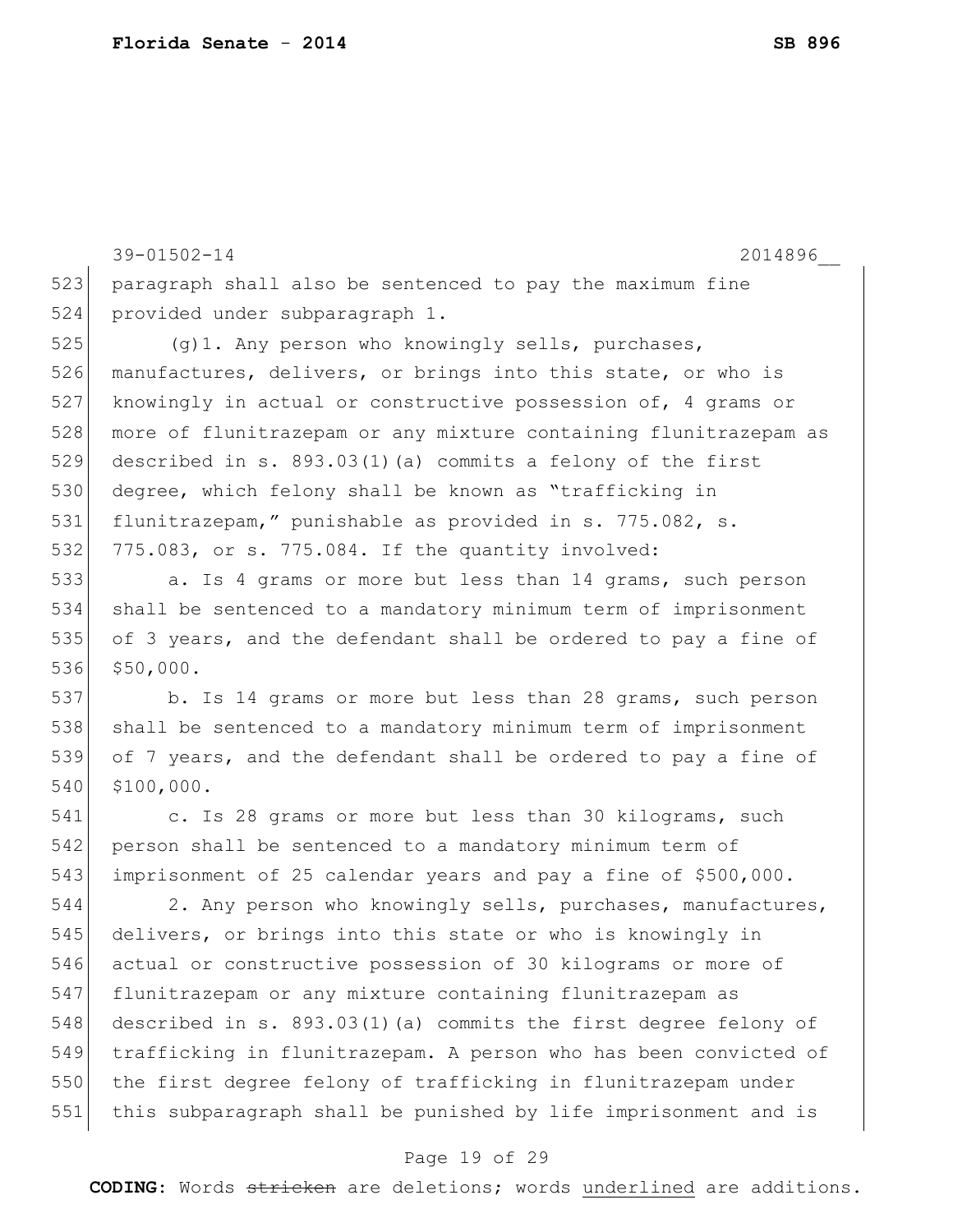580 pay a fine of \$50,000.

```
39-01502-14 2014896__
552 ineligible for any form of discretionary early release except 
553 pardon or executive clemency or conditional medical release 
554 under s. 947.149. However, if the court determines that, in 
555 addition to committing any act specified in this paragraph:
556 a. The person intentionally killed an individual or
557 counseled, commanded, induced, procured, or caused the 
558 intentional killing of an individual and such killing was the 
559 result; or
560 b. The person's conduct in committing that act led to a 
561 natural, though not inevitable, lethal result,
562
563 such person commits the capital felony of trafficking in
564 flunitrazepam, punishable as provided in s. ss. 775.082 and
565 921.142. Any person sentenced for a capital felony under this
566 paragraph shall also be sentenced to pay the maximum fine 
567 provided under subparagraph 1.
568 (h)1. Any person who knowingly sells, purchases,
569 manufactures, delivers, or brings into this state, or who is
570 knowingly in actual or constructive possession of, 1 kilogram or
571 more of gamma-hydroxybutyric acid (GHB), as described in s.
572 893.03(1)(d), or any mixture containing gamma-hydroxybutyric 
573 acid (GHB), commits a felony of the first degree, which felony 
574 shall be known as "trafficking in gamma-hydroxybutyric acid 
575 (GHB)," punishable as provided in s. 775.082, s. 775.083, or s. 
576 775.084. If the quantity involved:
577 a. Is 1 kilogram or more but less than 5 kilograms, such
578 person shall be sentenced to a mandatory minimum term of
579 imprisonment of 3 years, and the defendant shall be ordered to
```

```
Page 20 of 29
```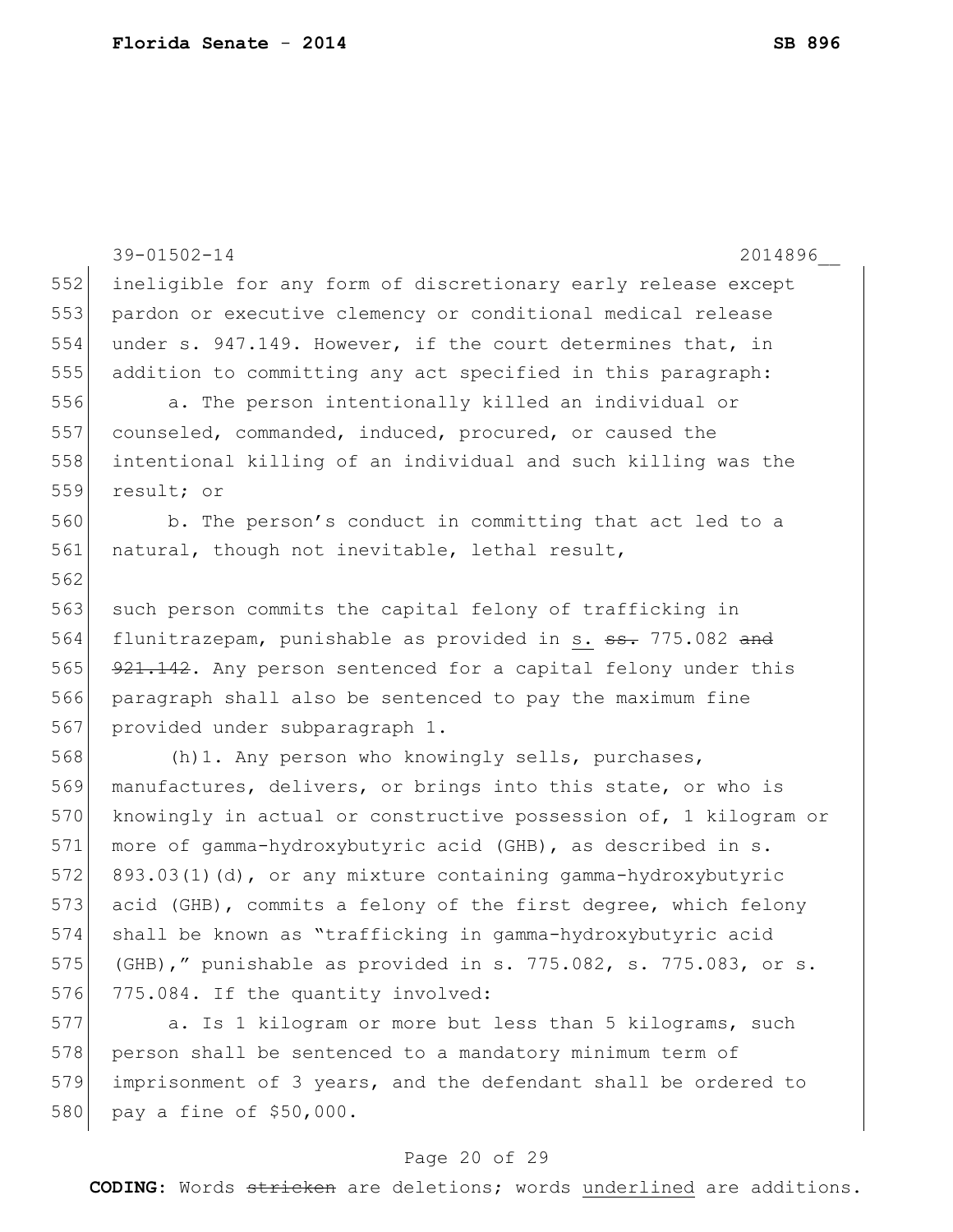|     | $39 - 01502 - 14$<br>2014896                                     |
|-----|------------------------------------------------------------------|
| 581 | b. Is 5 kilograms or more but less than 10 kilograms, such       |
| 582 | person shall be sentenced to a mandatory minimum term of         |
| 583 | imprisonment of 7 years, and the defendant shall be ordered to   |
| 584 | pay a fine of \$100,000.                                         |
| 585 | c. Is 10 kilograms or more, such person shall be sentenced       |
| 586 | to a mandatory minimum term of imprisonment of 15 calendar years |
| 587 | and pay a fine of $$250,000$ .                                   |
| 588 | 2. Any person who knowingly manufactures or brings into          |
| 589 | this state 150 kilograms or more of gamma-hydroxybutyric acid    |
| 590 | (GHB), as described in s. $893.03(1)(d)$ , or any mixture        |
| 591 | containing gamma-hydroxybutyric acid (GHB), and who knows that   |
| 592 | the probable result of such manufacture or importation would be  |
| 593 | the death of any person commits capital manufacture or           |
| 594 | importation of gamma-hydroxybutyric acid (GHB), a capital felony |
| 595 | punishable as provided in s. ss. 775.082 and 921.142. Any person |
| 596 | sentenced for a capital felony under this paragraph shall also   |
| 597 | be sentenced to pay the maximum fine provided under subparagraph |
| 598 | $1$ .                                                            |
| 599 | (i) 1. Any person who knowingly sells, purchases,                |
| 600 | manufactures, delivers, or brings into this state, or who is     |
| 601 | knowingly in actual or constructive possession of, 1 kilogram or |
| 602 | more of gamma-butyrolactone (GBL), as described in s.            |
| 603 | $893.03(1)$ (d), or any mixture containing gamma-butyrolactone   |
| 604 | (GBL), commits a felony of the first degree, which felony shall  |
| 605 | be known as "trafficking in gamma-butyrolactone (GBL),"          |
| 606 | punishable as provided in s. 775.082, s. 775.083, or s. 775.084. |
| 607 | If the quantity involved:                                        |
| 608 | a. Is 1 kilogram or more but less than 5 kilograms, such         |
| 609 | person shall be sentenced to a mandatory minimum term of         |

### Page 21 of 29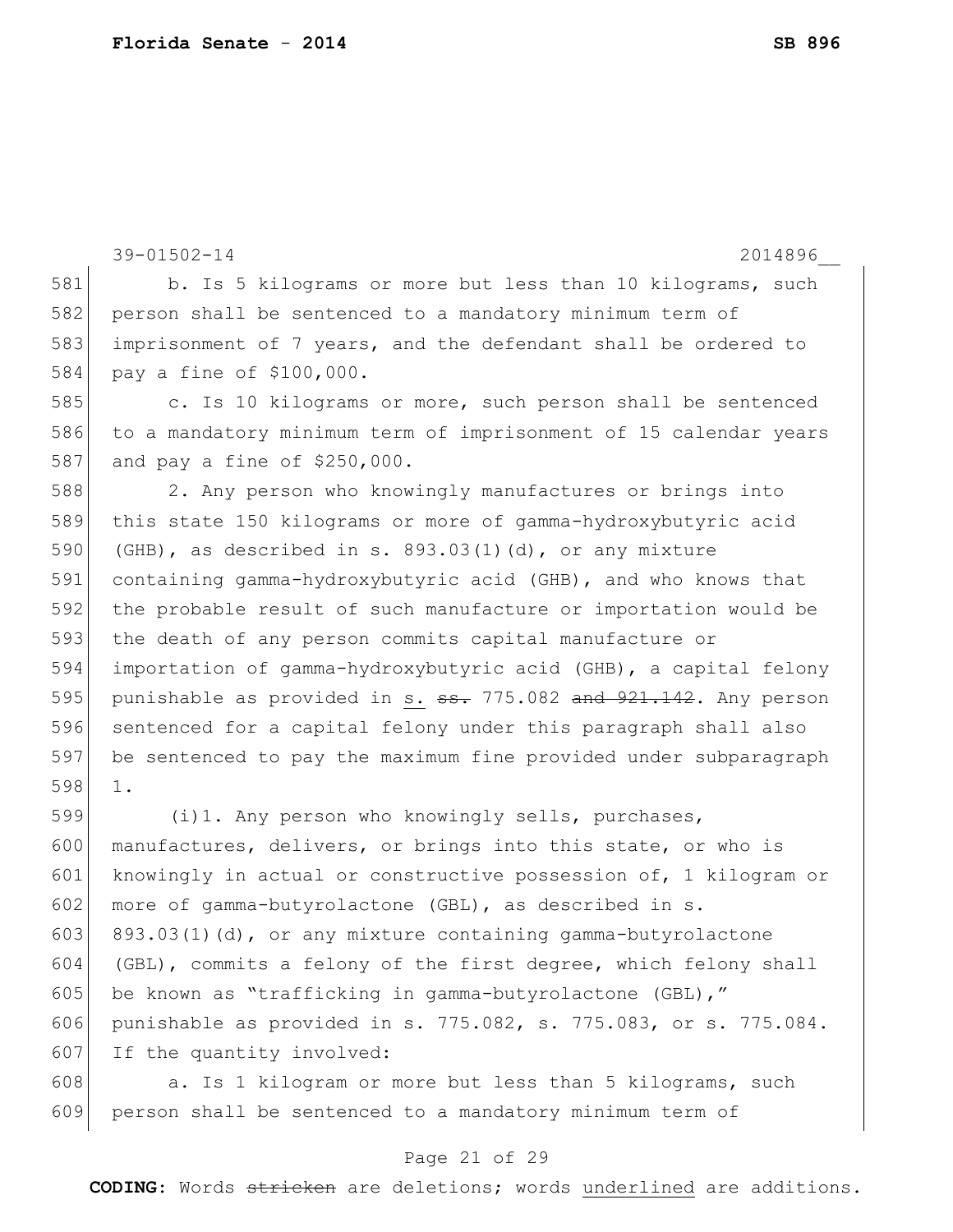39-01502-14 2014896\_\_ 610 imprisonment of 3 years, and the defendant shall be ordered to 611 pay a fine of \$50,000. 612 b. Is 5 kilograms or more but less than 10 kilograms, such 613 person shall be sentenced to a mandatory minimum term of 614 imprisonment of 7 years, and the defendant shall be ordered to 615 pay a fine of \$100,000. 616 616 c. Is 10 kilograms or more, such person shall be sentenced 617 to a mandatory minimum term of imprisonment of 15 calendar years 618 and pay a fine of  $$250,000$ . 619 2. Any person who knowingly manufactures or brings into the 620 state 150 kilograms or more of gamma-butyrolactone (GBL), as 621 described in s.  $893.03(1)(d)$ , or any mixture containing gamma-622 butyrolactone (GBL), and who knows that the probable result of 623 such manufacture or importation would be the death of any person 624 commits capital manufacture or importation of gamma-625 butyrolactone (GBL), a capital felony punishable as provided in 626 s.  $\frac{1}{25}$ , 775.082 and  $\frac{921.142}{25}$ . Any person sentenced for a capital 627 felony under this paragraph shall also be sentenced to pay the 628 maximum fine provided under subparagraph 1. 629  $(j)$ 1. Any person who knowingly sells, purchases, 630 manufactures, delivers, or brings into this state, or who is 631 knowingly in actual or constructive possession of, 1 kilogram or 632 more of  $1,4$ -Butanediol as described in s. 893.03(1)(d), or of 633 any mixture containing 1,4-Butanediol, commits a felony of the 634 first degree, which felony shall be known as "trafficking in 635 1,4-Butanediol," punishable as provided in s. 775.082, s. 636 775.083, or s. 775.084. If the quantity involved:

637 a. Is 1 kilogram or more, but less than 5 kilograms, such 638 | person shall be sentenced to a mandatory minimum term of

### Page 22 of 29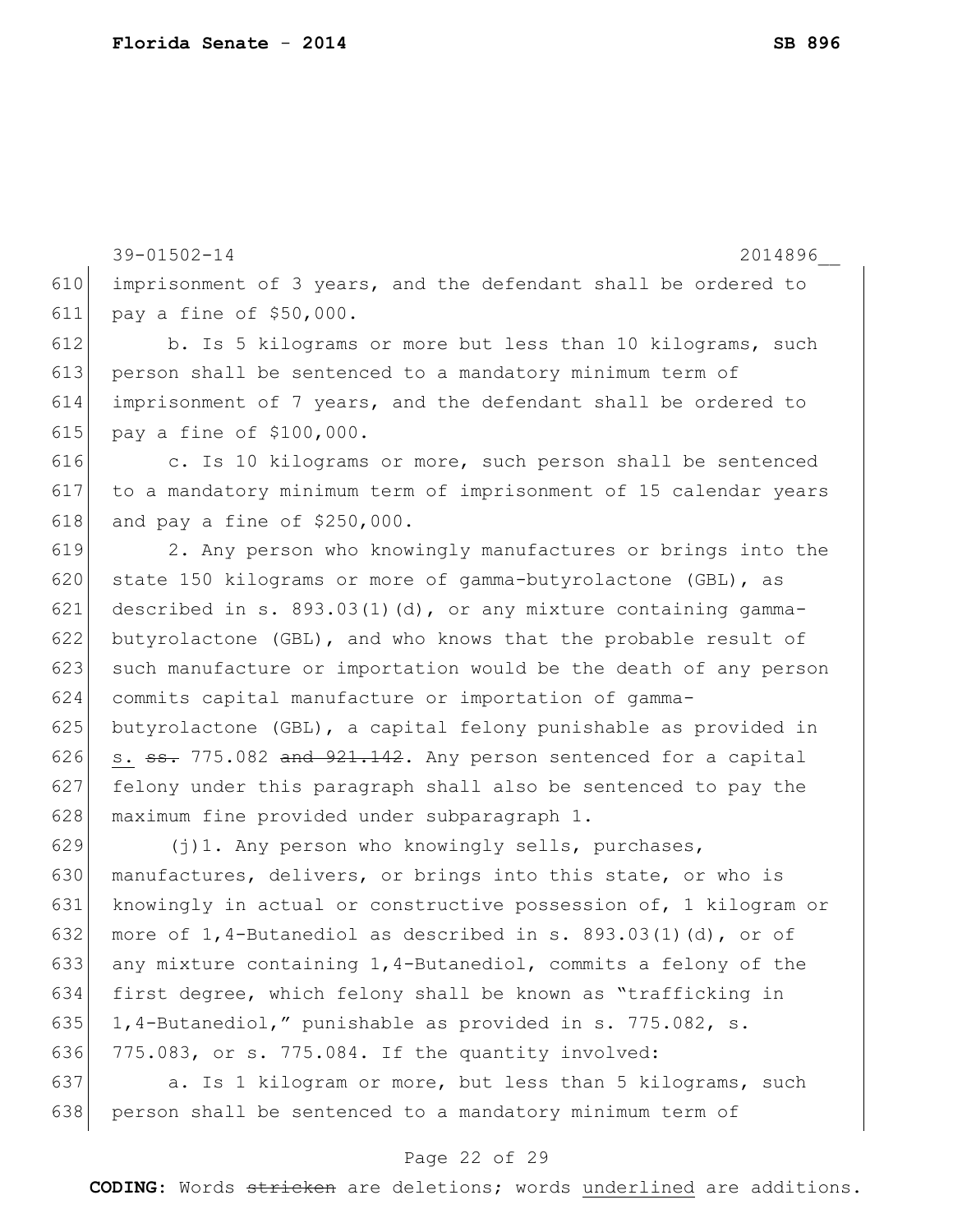39-01502-14 2014896\_\_ 639 imprisonment of 3 years, and the defendant shall be ordered to 640 pay a fine of \$50,000. 641 b. Is 5 kilograms or more, but less than 10 kilograms, such 642 person shall be sentenced to a mandatory minimum term of 643 imprisonment of 7 years, and the defendant shall be ordered to 644 pay a fine of \$100,000. 645 c. Is 10 kilograms or more, such person shall be sentenced 646 to a mandatory minimum term of imprisonment of 15 calendar years 647 and pay a fine of \$500,000. 648 2. Any person who knowingly manufactures or brings into 649 this state 150 kilograms or more of 1,4-Butanediol as described 650 in s. 893.03(1)(d), or any mixture containing  $1, 4$ -Butanediol, 651 and who knows that the probable result of such manufacture or 652 importation would be the death of any person commits capital 653 manufacture or importation of  $1, 4$ -Butanediol, a capital felony 654 punishable as provided in s.  $\frac{1}{100}$  = 775.082 and  $\frac{1}{100}$  = 7142. Any person 655 sentenced for a capital felony under this paragraph shall also 656 be sentenced to pay the maximum fine provided under subparagraph 657 1. 658  $(k)$ 1. Any person who knowingly sells, purchases, 659 manufactures, delivers, or brings into this state, or who is 660 knowingly in actual or constructive possession of, 10 grams or 661 more of any of the following substances described in s. 662 893.03 $(1)(c)$ : 663 a. 3,4-Methylenedioxymethamphetamine (MDMA); 664 b. 4-Bromo-2,5-dimethoxyamphetamine; 665 c. 4-Bromo-2,5-dimethoxyphenethylamine; 666 d. 2,5-Dimethoxyamphetamine; 667 e.  $2,5$ -Dimethoxy-4-ethylamphetamine (DOET);

#### Page 23 of 29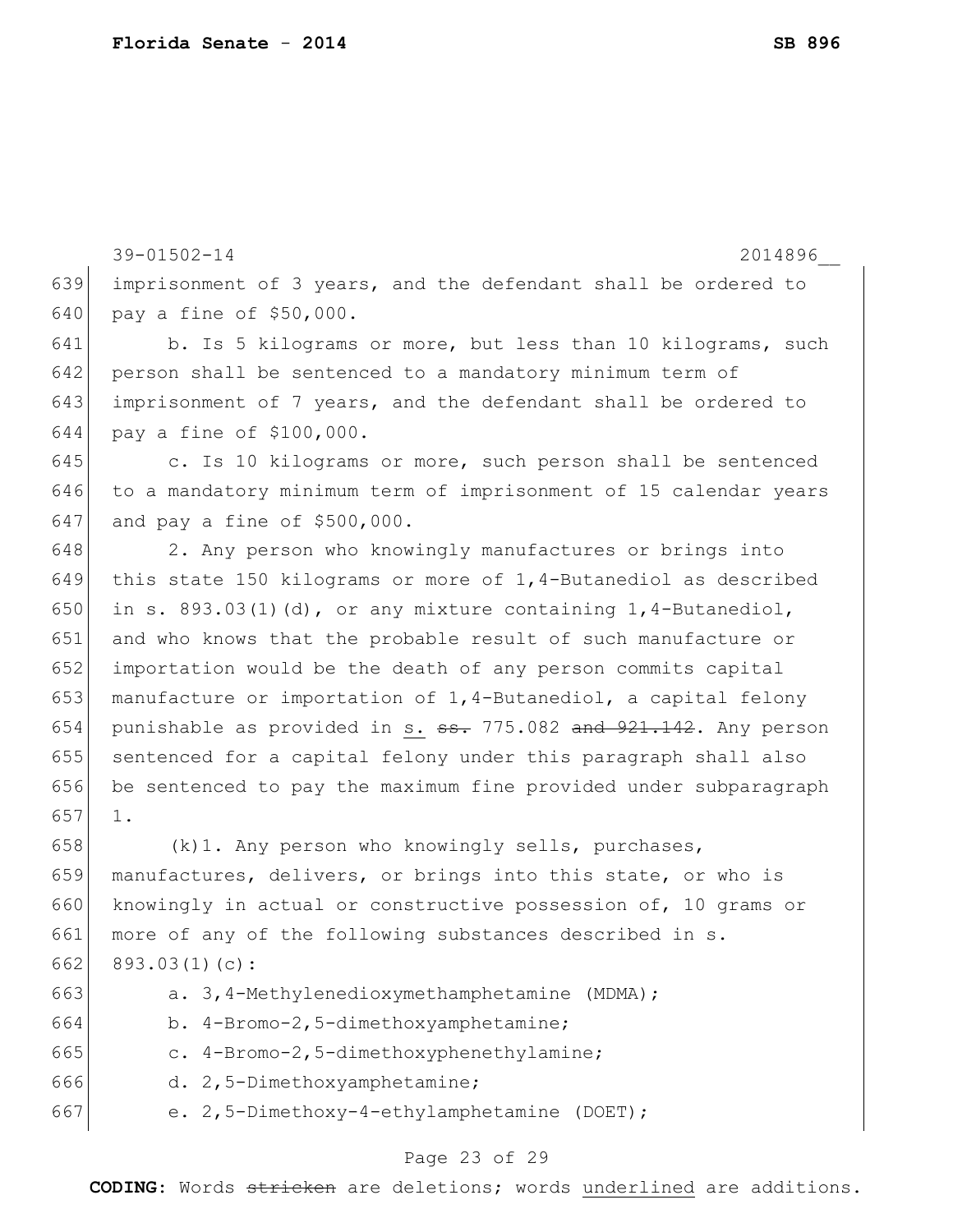|     | $39 - 01502 - 14$<br>2014896                                    |
|-----|-----------------------------------------------------------------|
| 668 | f. N-ethylamphetamine;                                          |
| 669 | g. N-Hydroxy-3, 4-methylenedioxyamphetamine;                    |
| 670 | h. 5-Methoxy-3, 4-methylenedioxyamphetamine;                    |
| 671 | i. 4-methoxyamphetamine;                                        |
| 672 | j. 4-methoxymethamphetamine;                                    |
| 673 | k. 4-Methyl-2, 5-dimethoxyamphetamine;                          |
| 674 | 1. 3, 4-Methylenedioxy-N-ethylamphetamine;                      |
| 675 | m. 3, 4-Methylenedioxyamphetamine;                              |
| 676 | n. N, N-dimethylamphetamine; or                                 |
| 677 | o. 3, 4, 5-Trimethoxyamphetamine,                               |
| 678 |                                                                 |
| 679 | individually or in any combination of or any mixture containing |
| 680 | any substance listed in sub-subparagraphs a.-o., commits a      |
| 681 | felony of the first degree, which felony shall be known as      |
| 682 | "trafficking in Phenethylamines," punishable as provided in s.  |
| 683 | 775.082, s. 775.083, or s. 775.084.                             |
| 684 | 2. If the quantity involved:                                    |
| 685 | a. Is 10 grams or more but less than 200 grams, such person     |
| 686 | shall be sentenced to a mandatory minimum term of imprisonment  |
| 687 | of 3 years, and the defendant shall be ordered to pay a fine of |
| 688 | \$50,000.                                                       |
| 689 | b. Is 200 grams or more, but less than 400 grams, such          |
| 690 | person shall be sentenced to a mandatory minimum term of        |
| 691 | imprisonment of 7 years, and the defendant shall be ordered to  |
| 692 | pay a fine of \$100,000.                                        |
| 693 | c. Is 400 grams or more, such person shall be sentenced to      |
| 694 | a mandatory minimum term of imprisonment of 15 calendar years   |
| 695 | and pay a fine of \$250,000.                                    |
| 696 | 3. Any person who knowingly manufactures or brings into         |
|     | Page 24 of 29                                                   |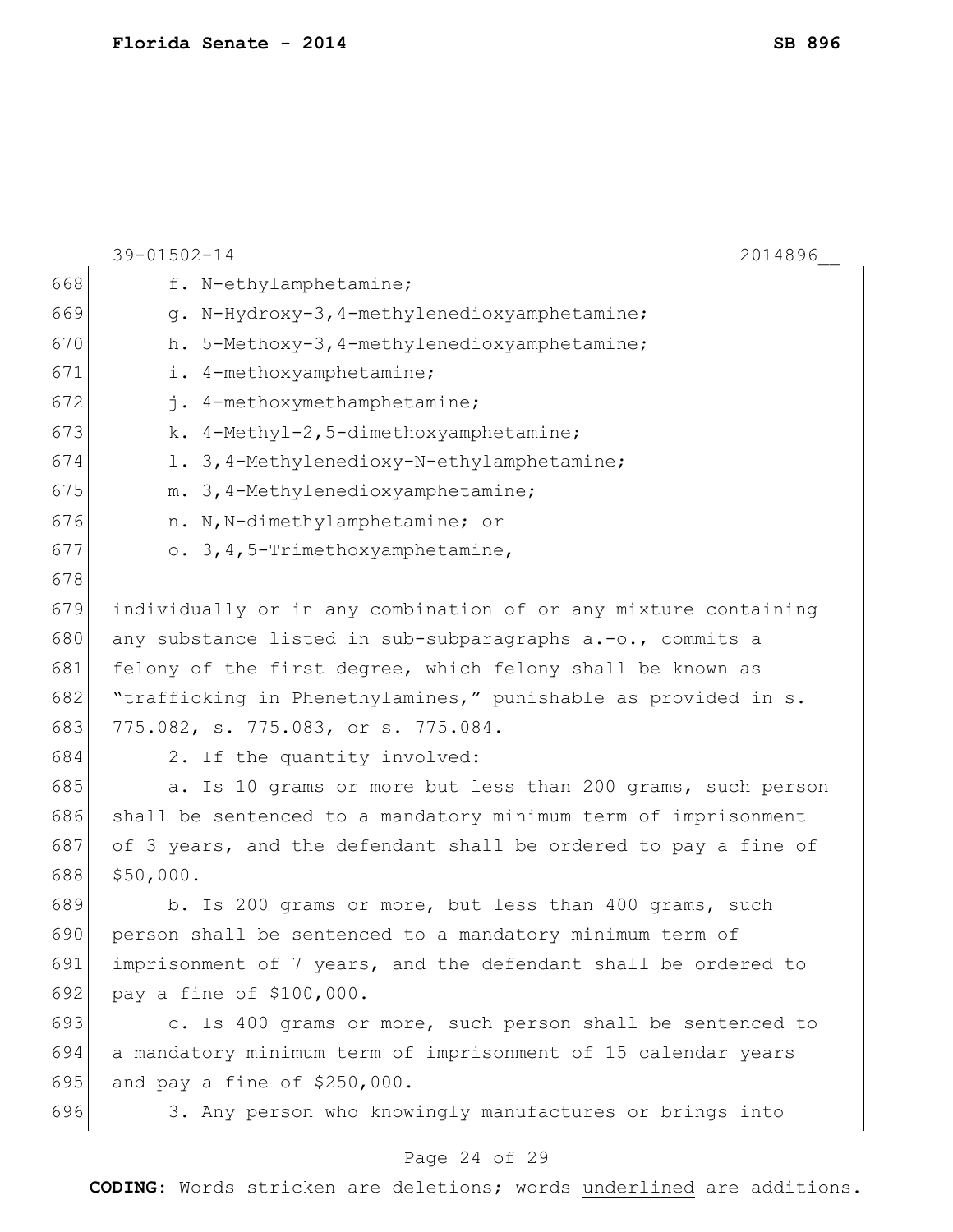|     | $39 - 01502 - 14$<br>2014896                                                |
|-----|-----------------------------------------------------------------------------|
| 697 | this state 30 kilograms or more of any of the following                     |
| 698 | substances described in s. 893.03(1)(c):                                    |
| 699 | a. 3,4-Methylenedioxymethamphetamine (MDMA);                                |
| 700 | b. 4-Bromo-2,5-dimethoxyamphetamine;                                        |
| 701 | c. 4-Bromo-2,5-dimethoxyphenethylamine;                                     |
| 702 | d. 2,5-Dimethoxyamphetamine;                                                |
| 703 | e. $2, 5$ -Dimethoxy-4-ethylamphetamine (DOET);                             |
| 704 | f. N-ethylamphetamine;                                                      |
| 705 | g. N-Hydroxy-3, 4-methylenedioxyamphetamine;                                |
| 706 | h. 5-Methoxy-3, 4-methylenedioxyamphetamine;                                |
| 707 | i. 4-methoxyamphetamine;                                                    |
| 708 | j. 4-methoxymethamphetamine;                                                |
| 709 | k. 4-Methyl-2, 5-dimethoxyamphetamine;                                      |
| 710 | 1. 3, 4-Methylenedioxy-N-ethylamphetamine;                                  |
| 711 | m. 3, 4-Methylenedioxyamphetamine;                                          |
| 712 | n. N, N-dimethylamphetamine; or                                             |
| 713 | o. 3, 4, 5-Trimethoxyamphetamine,                                           |
| 714 |                                                                             |
| 715 | individually or in any combination of or any mixture containing             |
| 716 | any substance listed in sub-subparagraphs a.-o., and who knows              |
| 717 | that the probable result of such manufacture or importation                 |
| 718 | would be the death of any person commits capital manufacture or             |
| 719 | importation of Phenethylamines, a capital felony punishable as              |
| 720 | provided in s. <del>ss.</del> 775.082 and 921.142. Any person sentenced for |
| 721 | a capital felony under this paragraph shall also be sentenced to            |
| 722 | pay the maximum fine provided under subparagraph 1.                         |
| 723 | (1)1. Any person who knowingly sells, purchases,                            |
| 724 | manufactures, delivers, or brings into this state, or who is                |
| 725 | knowingly in actual or constructive possession of, 1 gram or                |

# Page 25 of 29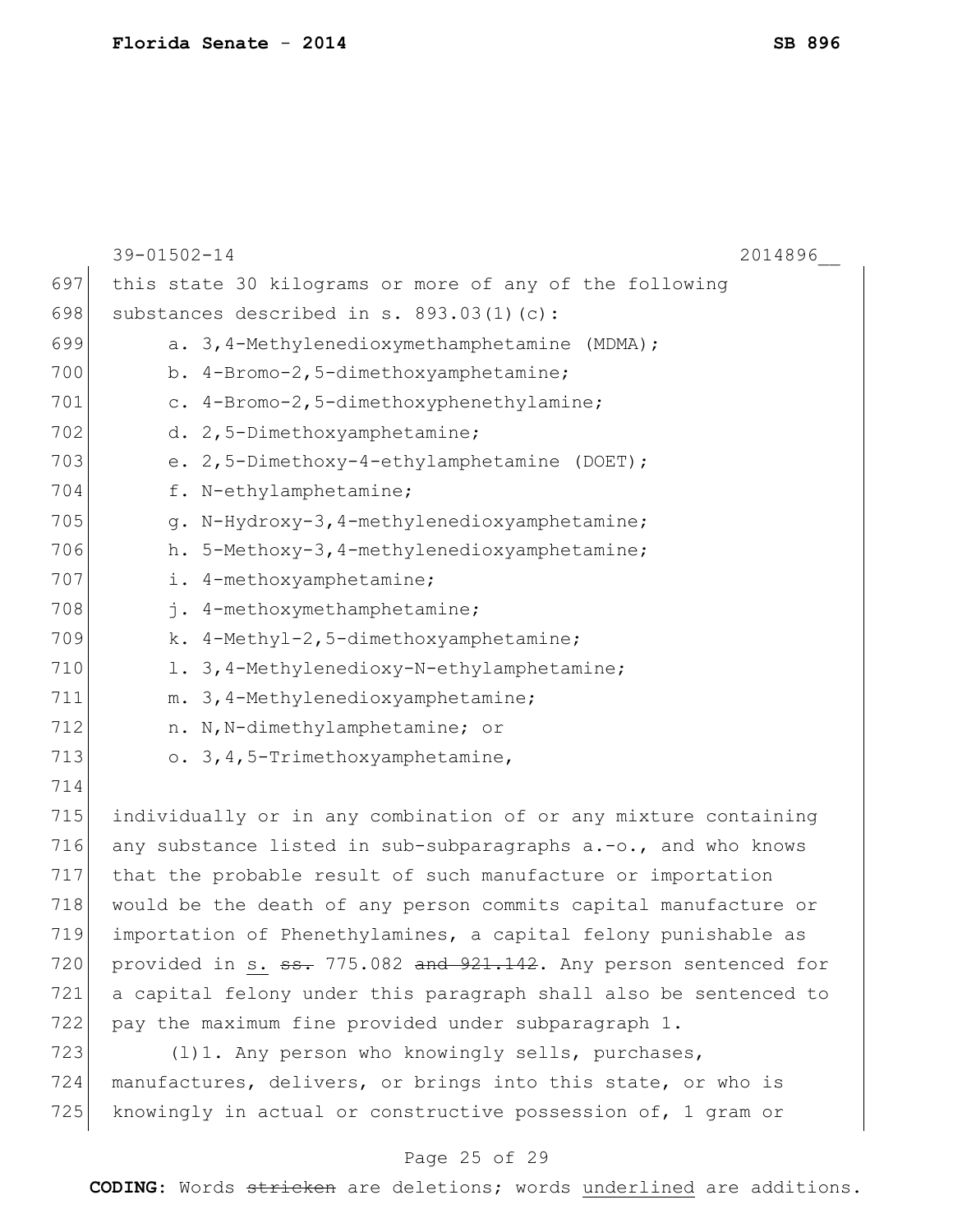|     | 39-01502-14<br>2014896                                                     |
|-----|----------------------------------------------------------------------------|
| 726 | more of lysergic acid diethylamide (LSD) as described in s.                |
| 727 | 893.03(1)(c), or of any mixture containing lysergic acid                   |
| 728 | diethylamide (LSD), commits a felony of the first degree, which            |
| 729 | felony shall be known as "trafficking in lysergic acid                     |
| 730 | diethylamide (LSD)," punishable as provided in s. 775.082, s.              |
| 731 | 775.083, or s. 775.084. If the quantity involved:                          |
| 732 | a. Is 1 gram or more, but less than 5 grams, such person                   |
| 733 | shall be sentenced to a mandatory minimum term of imprisonment             |
| 734 | of 3 years, and the defendant shall be ordered to pay a fine of            |
| 735 | \$50,000.                                                                  |
| 736 | b. Is 5 grams or more, but less than 7 grams, such person                  |
| 737 | shall be sentenced to a mandatory minimum term of imprisonment             |
| 738 | of 7 years, and the defendant shall be ordered to pay a fine of            |
| 739 | \$100,000.                                                                 |
| 740 | c. Is 7 grams or more, such person shall be sentenced to a                 |
| 741 | mandatory minimum term of imprisonment of 15 calendar years and            |
| 742 | pay a fine of \$500,000.                                                   |
| 743 | 2. Any person who knowingly manufactures or brings into                    |
| 744 | this state 7 grams or more of lysergic acid diethylamide (LSD)             |
| 745 | as described in s. $893.03(1)(c)$ , or any mixture containing              |
| 746 | lysergic acid diethylamide (LSD), and who knows that the                   |
| 747 | probable result of such manufacture or importation would be the            |
| 748 | death of any person commits capital manufacture or importation             |
| 749 | of lysergic acid diethylamide (LSD), a capital felony punishable           |
| 750 | as provided in s. <del>ss.</del> 775.082 and 921.142. Any person sentenced |
| 751 | for a capital felony under this paragraph shall also be                    |
| 752 | sentenced to pay the maximum fine provided under subparagraph 1.           |
| 753 | Section 17. Sections 922.052, 922.06, 922.07, 922.08,                      |
| 754 | 922.095, 922.10, 922.105, 922.108, 922.11, 922.111, 922.12,                |

# Page 26 of 29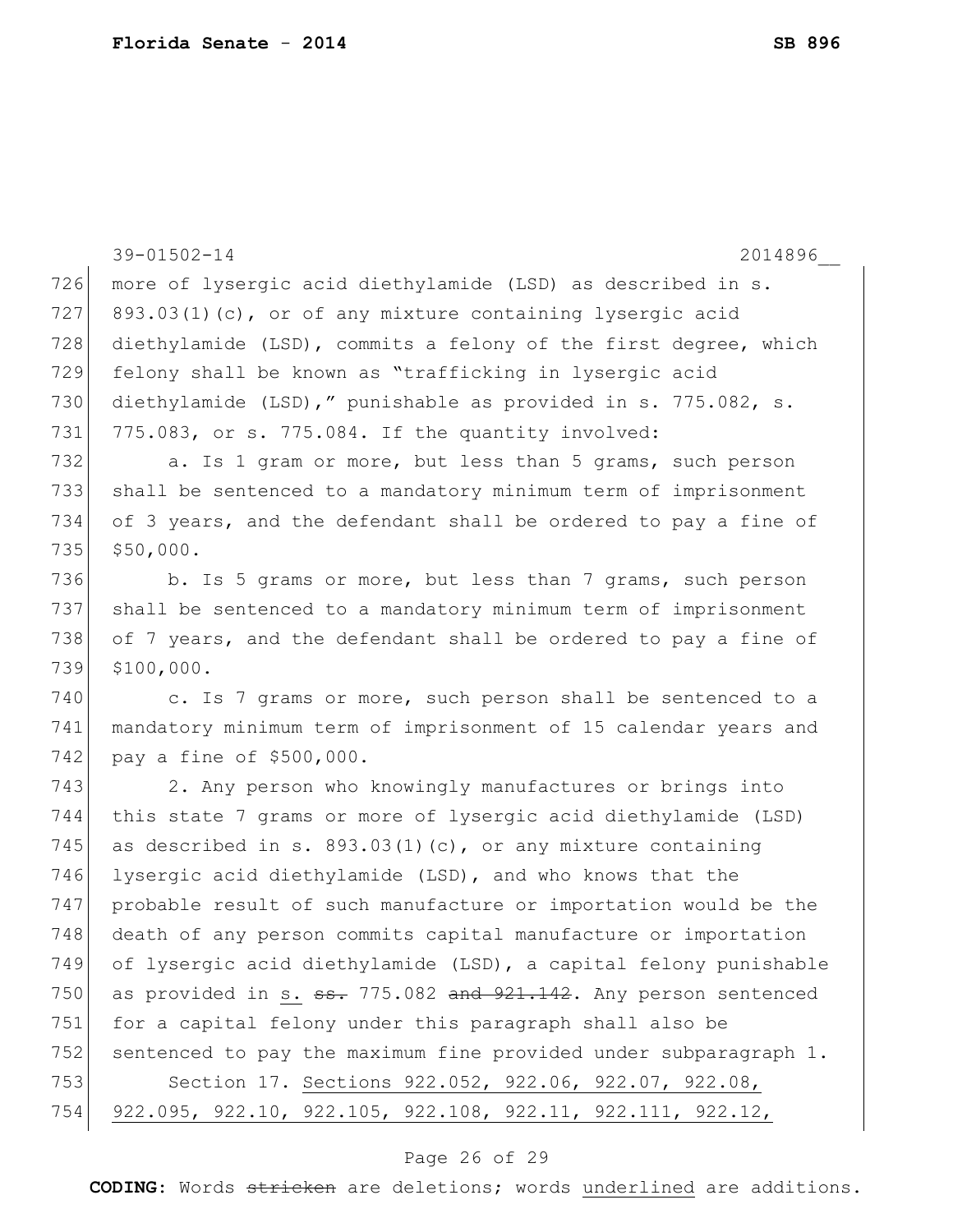|     | 39-01502-14<br>2014896                                           |
|-----|------------------------------------------------------------------|
| 755 | 922.14, 922.15, 924.055, 924.056, and 924.057, Florida Statutes, |
| 756 | are repealed.                                                    |
| 757 | Section 18. Subsection (4) of section 925.11, Florida            |
| 758 | Statutes, is amended to read:                                    |
| 759 | 925.11 Postsentencing DNA testing.-                              |
| 760 | (4) PRESERVATION OF EVIDENCE.-                                   |
| 761 | (a) Governmental entities that may be in possession of any       |
| 762 | physical evidence in the case, including, but not limited to,    |
| 763 | any investigating law enforcement agency, the clerk of the       |
| 764 | court, the prosecuting authority, or the Department of Law       |
| 765 | Enforcement shall maintain any physical evidence collected at    |
| 766 | the time of the crime for which a postsentencing testing of DNA  |
| 767 | may be requested.                                                |
| 768 | (b) In a case in which the death penalty is imposed, the         |
| 769 | evidence shall be maintained for 60 days after execution of the  |
| 770 | sentence. In all other cases, a governmental entity may dispose  |
| 771 | of the physical evidence if the term of the sentence imposed in  |
| 772 | the case has expired and no other provision of law or rule       |
| 773 | requires that the physical evidence be preserved or retained.    |
| 774 | Section 19. Paragraphs $(q)$ and $(h)$ of subsection $(1)$ and   |
| 775 | subsection (2) of section 945.10, Florida Statutes, are amended  |
| 776 | to read:                                                         |
| 777 | 945.10 Confidential information.-                                |
| 778 | (1) Except as otherwise provided by law or in this section,      |
| 779 | the following records and information held by the Department of  |
| 780 | Corrections are confidential and exempt from the provisions of   |
| 781 | s. 119.07(1) and s. 24(a), Art. I of the State Constitution:     |
| 782 | (g) Information which identifies an executioner, or any          |
| 783 | person prescribing, preparing, compounding, dispensing, or       |
|     | $\cap$ $\in$ $\cap$ $\cap$<br>ヘワ                                 |

#### Page 27 of 29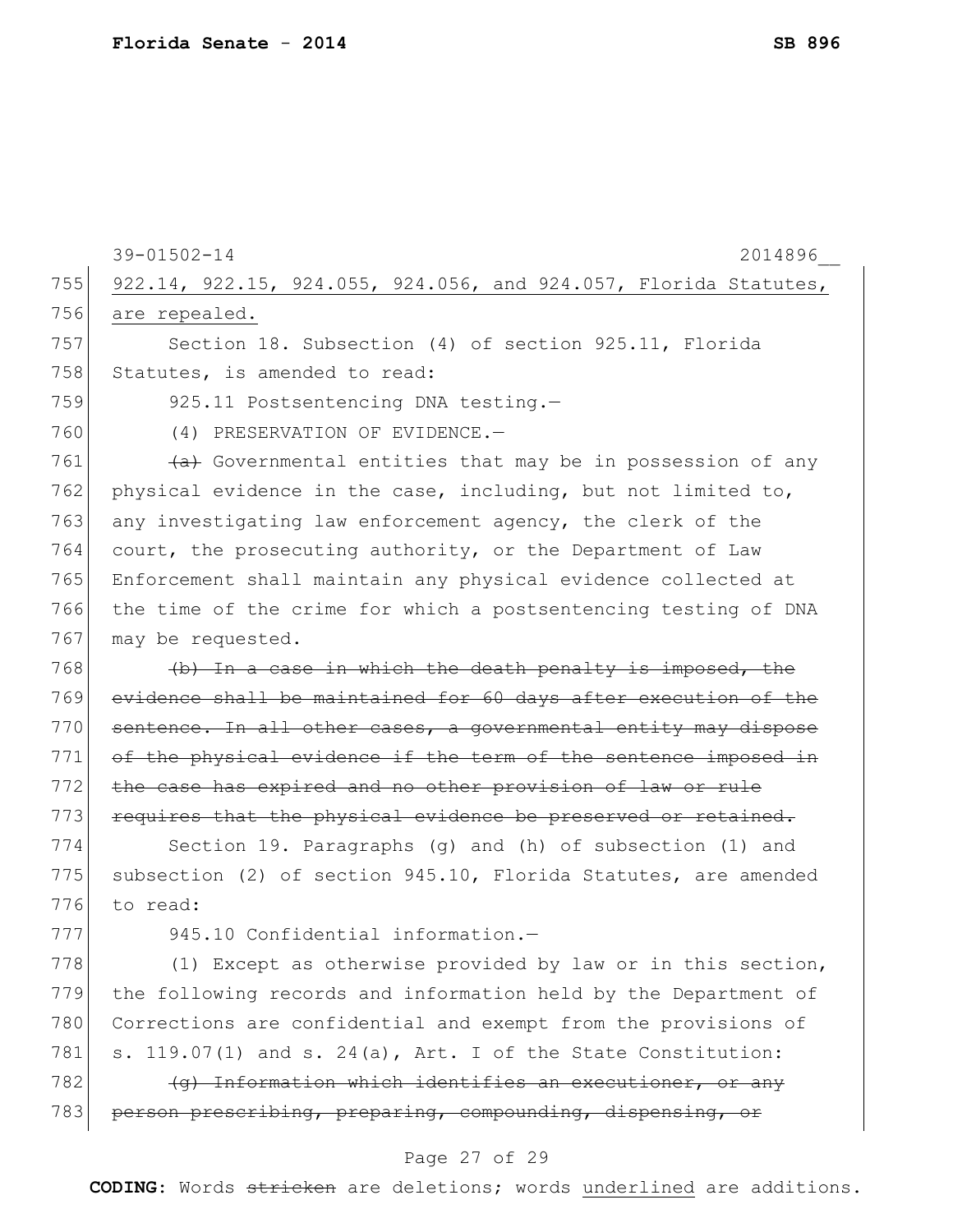39-01502-14 2014896\_\_ 784 administering a lethal injection. 785  $(q)$   $\frac{h}{h}$  Records that are otherwise confidential or exempt 786 from public disclosure by law. 787 (2) The records and information specified in subsection 788 paragraphs  $(1)$   $(a)$   $\rightarrow$   $(h)$  may be released as follows unless 789 expressly prohibited by federal law: 790 (a) Information specified in paragraphs  $(1)$  (b),  $(d)$ , and 791 (f) to the Office of the Governor, the Legislature, the Parole 792 Commission, the Department of Children and Family Services, a 793 private correctional facility or program that operates under a 794 contract, the Department of Legal Affairs, a state attorney, the 795 court, or a law enforcement agency. A request for records or 796 information pursuant to this paragraph need not be in writing. 797 (b) Information specified in paragraphs (1)(c), (e), and 798 (q) $\frac{h}{h}$  to the Office of the Governor, the Legislature, the 799 Parole Commission, the Department of Children and Family 800 Services, a private correctional facility or program that 801 operates under contract, the Department of Legal Affairs, a 802 state attorney, the court, or a law enforcement agency. A 803 request for records or information pursuant to this paragraph 804 must be in writing and a statement provided demonstrating a need 805 for the records or information. 806 (c) Information specified in paragraph (1)(b) to an 807 attorney representing an inmate under sentence of death, except 808 those portions of the records containing a victim's statement or 809 address, or the statement or address of a relative of the 810 victim. A request for records of information pursuant to this 811 paragraph must be in writing and a statement provided 812 demonstrating a need for the records or information.

### Page 28 of 29